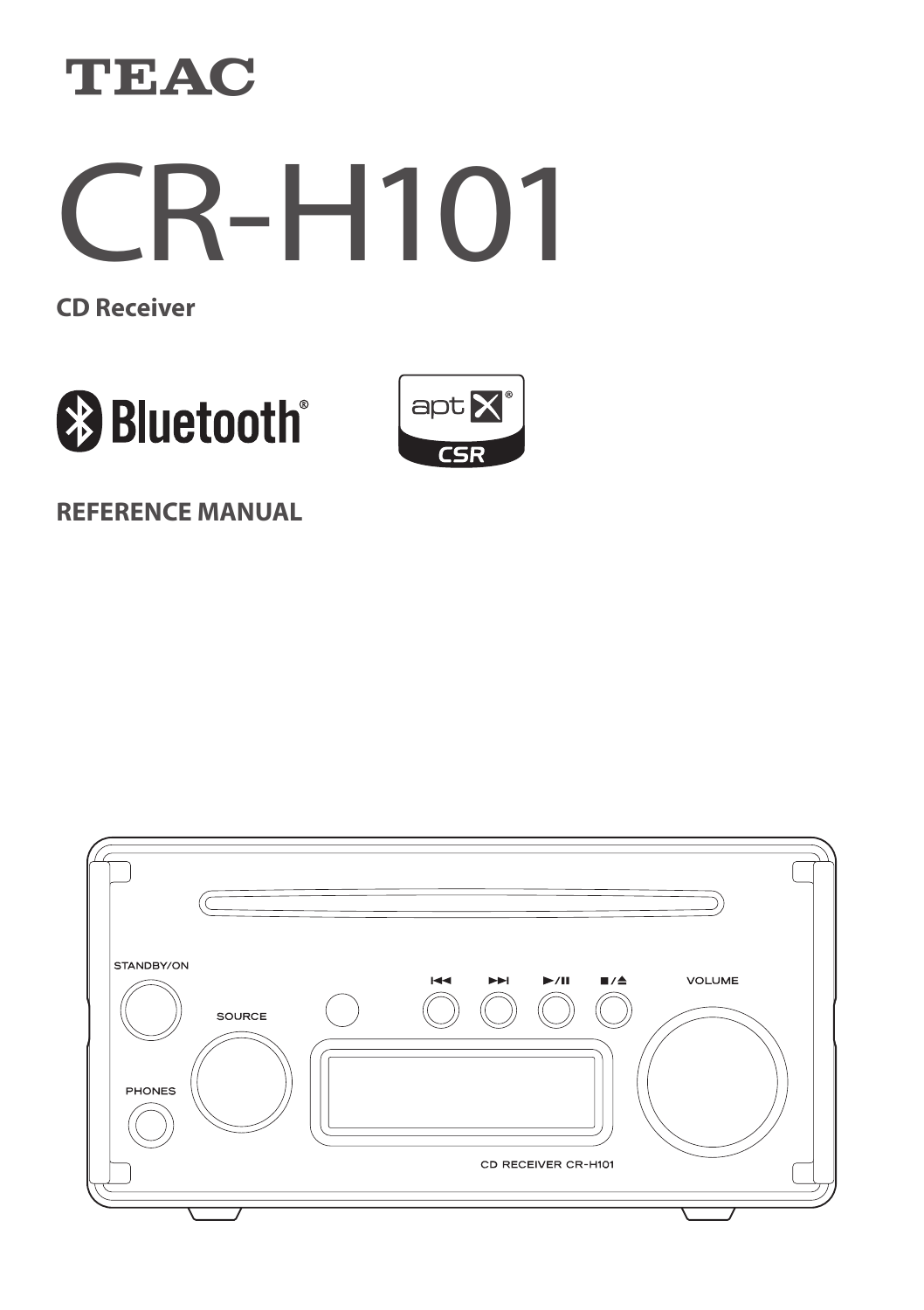## **IMPORTANT SAFETY INSTRUCTIONS**

<span id="page-1-0"></span>

CAUTION: TO REDUCE THE RISK OF ELECTRIC SHOCK, DO NOT REMOVE COVER (OR BACK). NO USER-SERVICEABLE PARTS INSIDE. REFER SERVICING TO QUALIFIED SERVICE PERSONNEL.



The lightning flash with arrowhead symbol,<br>
within an equilateral triangle, is intended<br>
to alert the user to the presence of uninwithin an equilateral triangle, is intended sulated "dangerous voltage" within the product's enclosure that may be of sufficient magnitude to constitute a risk of electric shock to persons.



The exclamation point within an equilat-<br>
eral triangle is intended to alert the user to<br>
the presence of important operating and eral triangle is intended to alert the user to maintenance (servicing) instructions in the literature accompanying the appliance.

WARNING: TO PREVENT FIRE OR SHOCK HAZARD, DO NOT EXPOSE THIS APPLIANCE TO RAIN OR MOISTURE.

 $CLASS  $I\!I$  approxiations with double insulation, and no$ protective earth provided.



### **CAUTION**

shown below.

- o DO NOT REMOVE THE EXTERNAL CASES OR CABINETS TO EXPOSE THE ELECTRONICS. NO USER SERVICEABLE PARTS ARE INSIDE.
- o IF YOU ARE EXPERIENCING PROBLEMS WITH THIS PRODUCT, CONTACT THE STORE WHERE YOU PURCHASED THE UNIT FOR A SERVICE REFERRAL. DO NOT USE THE PRODUCT UNTIL IT HAS BEEN REPAIRED.
- o USE OF CONTROLS OR ADJUSTMENTS OR PERFORMANCE OF PROCEDURES OTHER THAN THOSE SPECIFIED HEREIN MAY RESULT IN HAZARDOUS RADIATION EXPOSURE.

**IN USA/CANADA, USE ONLY ON 120 V SUPPLY.**

The nameplate is located on the bottom of the unit as

Front side Ċ  $\bigcirc$ Nameplate

The Bluetooth® word mark and logos are registered trademarks owned by Bluetooth SIG, Inc. and any use of such marks by TEAC CORPORATION is under license.

© 2013 CSR plc and its group companies. The aptX® mark and the aptX logo are trade marks of CSR plc or one of its group companies and may be registered in one or more jurisdictions.

This product is protected by certain intellectual property rights of Microsoft. Use or distribution of such technology outside of this product is prohibited without a license from Microsoft.

Windows is a registered trademark of Microsoft Corporation in the United States and/or other countries.

Mac, Mac OS and OS X are trademarks of Apple Inc., registered in the U.S. and other countries.

Other company names, product names and logos in this document are the trademarks or registered trademarks of their respective owners.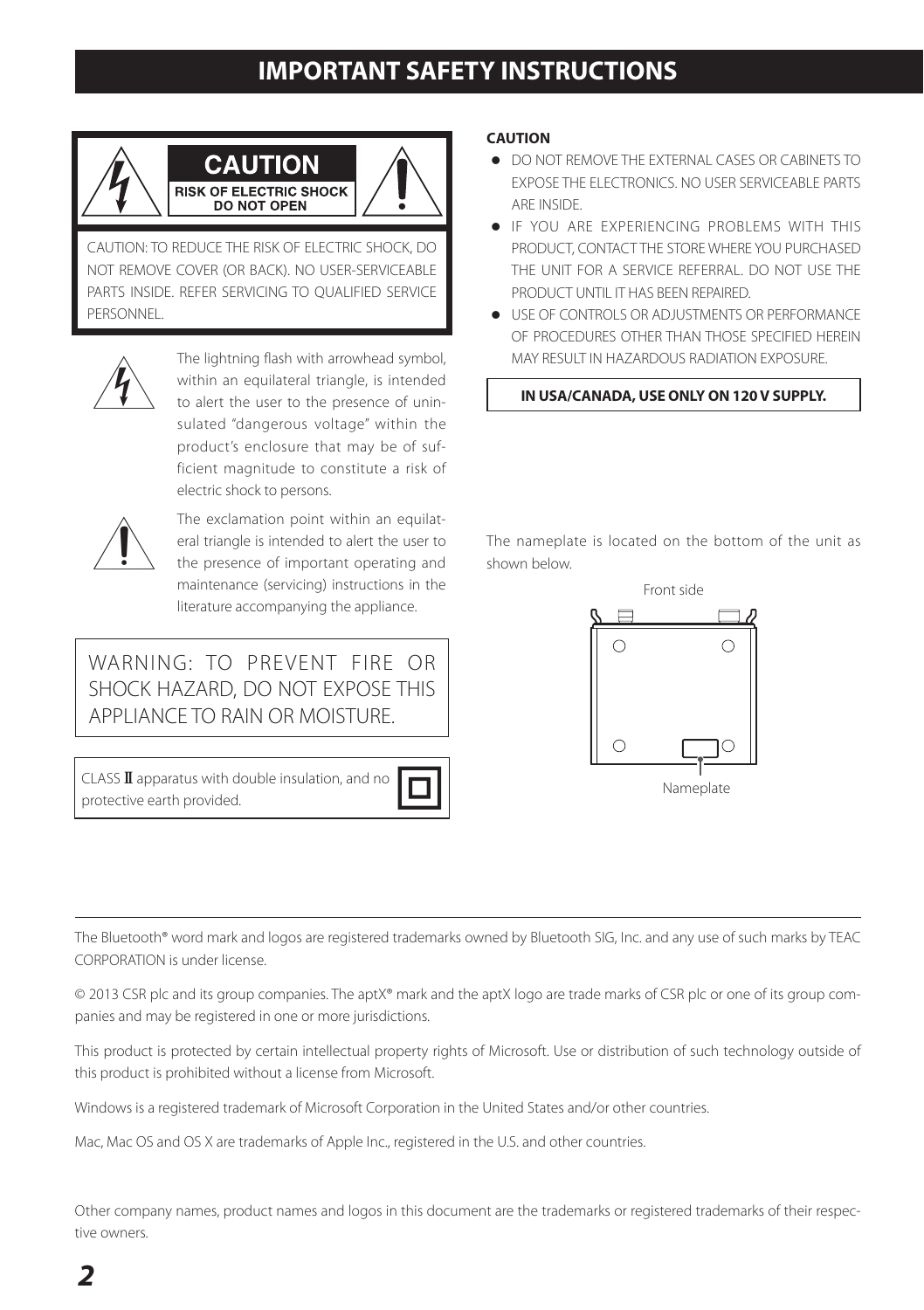- 1) Read these instructions.
- 2) Keep these instructions.
- 3) Heed all warnings.
- 4) Follow all instructions.
- 5) Do not use this apparatus near water.
- 6) Clean only with dry cloth.
- 7) Do not block any ventilation openings. Install in accordance with the manufacturer's instructions.
- 8) Do not install near any heat sources such as radiators, heat registers, stoves, or other apparatus (including amplifiers) that produce heat.
- 9) Do not defeat the safety purpose of the polarized or grounding-type plug. A polarized plug has two blades with one wider than the other. A grounding type plug has two blades and a third grounding prong. The wide blade or the third prong are provided for your safety. If the provided plug does not fit into your outlet, consult an electrician for replacement of the obsolete outlet.
- 10) Protect the power cord from being walked on or pinched particularly at plugs, convenience receptacles, and the point where they exit from the apparatus.
- 11) Only use attachments/accessories specified by the manufacturer.
- 12) Use only with the cart, stand, tripod, bracket, or table specified by the manufacturer, or sold with the apparatus. When a cart is used, use caution when moving the cart/ apparatus combination to avoid injury from tip-over.



- 13) Unplug this apparatus during lightning storms or when unused for long periods of time.
- 14) Refer all servicing to qualified service personnel. Servicing is required when the apparatus has been damaged in any way, such as power-supply cord or plug is damaged, liquid has been spilled or objects have fallen into the apparatus, the apparatus has been exposed to rain or moisture, does not operate normally, or has been dropped.
- o The apparatus draws nominal non-operating power from the AC outlet with its POWER or STANDBY/ON switch not in the ON position.
- o The mains plug is used as the disconnect device, the disconnect device shall remain readily operable.
- o Caution should be taken when using earphones or headphones with the product because excessive sound pressure (volume) from earphones or headphones can cause hearing loss.

### **CAUTION**

- $\bullet$  Do not expose this apparatus to drips or splashes.
- o Do not place any objects filled with liquids, such as vases, on the apparatus.
- o Do not install this apparatus in a confined space such as a book case or similar unit.
- o The apparatus should be located close enough to the AC outlet so that you can easily reach the power cord plug at any time.
- o If the product uses batteries (including a battery pack or installed batteries), they should not be exposed to sunshine, fire or excessive heat.
- o CAUTION for products that use replaceable lithium batteries: there is danger of explosion if a battery is replaced with an incorrect type of battery. Replace only with the same or equivalent type.

### $\triangle$  Precautions concerning batteries

Misuse of batteries could cause them to rupture or leak leading to fire, injury or the staining of nearby things. Please read and observe the following precautions carefully.

- $\bullet$  Be sure to insert the batteries with correct positive ( $\oplus$ ) and negative  $(\ominus)$  orientations.
- o Use batteries of the same type. Never use different types of batteries together.
- o If the remote control is not used for a long time (more than a month), remove the batteries to prevent them from leaking.
- o If the batteries leak, wipe away the leakage inside the battery compartment and replace the batteries with new ones.
- o Do not use batteries of types other than those specified. Do not mix new batteries with old ones or use different types of batteries together.
- o Do not heat or disassemble batteries. Never throw batteries into fire or water.
- o Do not carry or store batteries with other metallic objects. The batteries could short circuit, leak or explode.
- o Never recharge a battery unless it is confirmed to be a rechargeable type.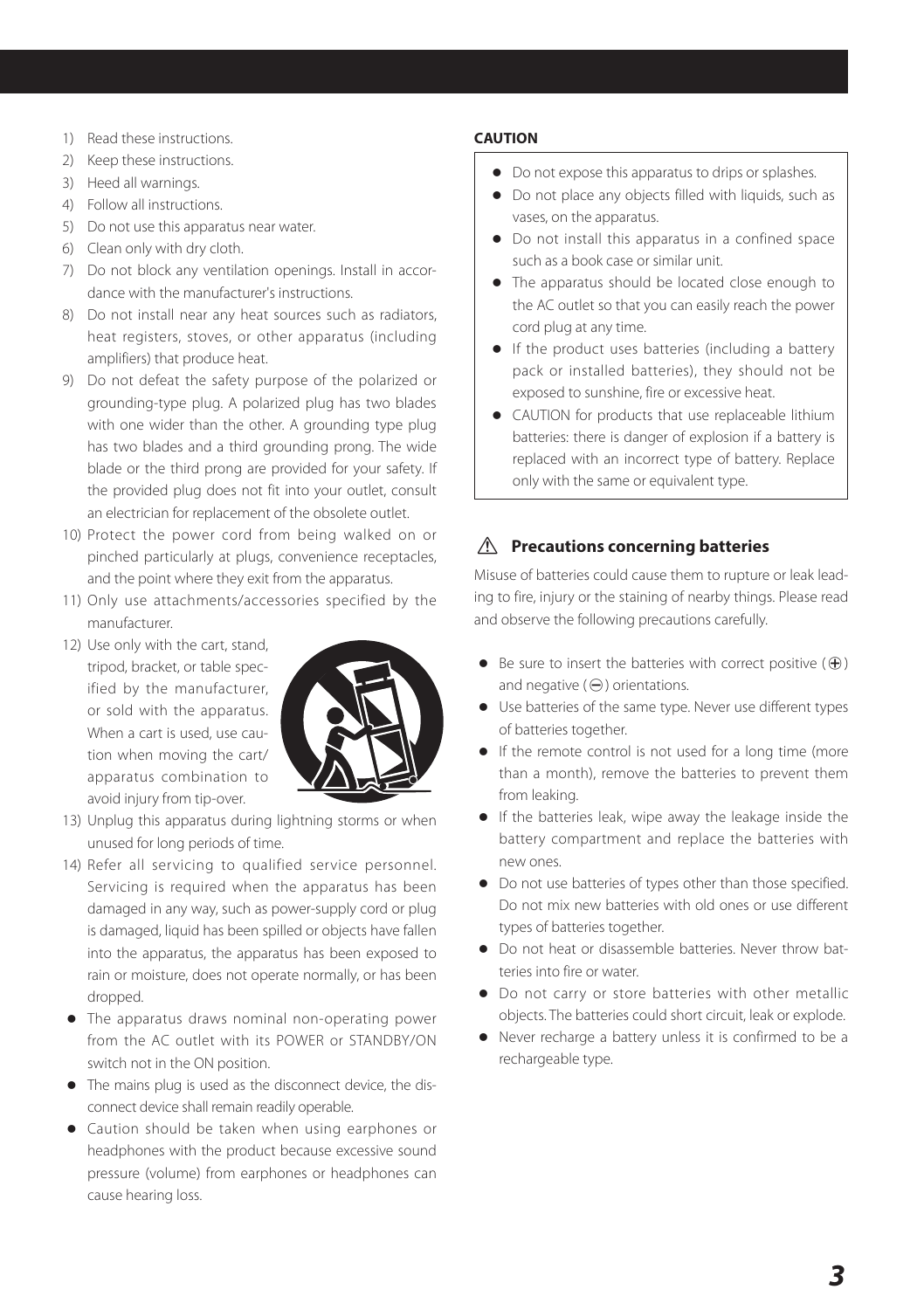### **Laser information**

This product contains a semiconductor laser system inside the cabinet and is classified as a "CLASS 1 LASER PRODUCT". To prevent being exposed to the laser beam, do not try to open the enclosure.

### **Laser:**

Type: EP-HD870PB Manufacturer: GUANGDONG EVER BRIGHT GROUP COLLTD Laser output: Less than 1 mW on the objective lens Wavelength: 792±25 nm

### **Model for USA**

This product has been designed and manufactured according to FDA regulations "title 21, CFR, chapter 1, subchapter J, based on the Radiation Control for Health and Safety Act of 1968", and is classified as class ! laser product. There is not hazardous invisible laser radiation during operation because invisible laser radiation emitted inside of this product is completely confined in the protective housings.

The label required in this regulation is as follows:



### **For European Customers**

### **Disposal of electrical and electronic equipment and batteries and/or accumulators**

- (a) All electrical/electronic equipment and waste batteries/accumulators should be disposed of separately from the municipal waste stream via collection facilities designated by the government or local authorities.
- (b) By disposing of electrical/electronic equipment and waste batteries/accumulators correctly, you will help save valuable resources and prevent any potential negative effects on human health and the environment.
- (c) Improper disposal of waste electrical/electronic equipment and batteries/accumulators can have serious effects on the environment and human health because of the presence of hazardous substances in the equipment.
- (d) The Waste Electrical and Electronic Equipment (WEEE) symbols, which show wheeled bins that have been crossed out, indicate that electrical/electronic equipment and batteries/accumulators must be collected and disposed of separately from household waste.



If a battery or accumulator contains more than the specified values of lead (Pb) mercury (Hg), and/or cadmium (Cd) as defined in the Battery Directive (2006/66/



- symbol. (e) Return and collection systems are available to end users. For more detailed information about the
	- disposal of old electrical/electronic equipment and waste batteries/accumulators, please contact your city office, waste disposal service or the shop where you purchased the equipment.

### **DECLARATION OF CONFORMITY**

We, TEAC AUDIO EUROPE, Gutenbergstr. 3 82178 Puchheim, Germany declare in own responsibility, the TEAC product described in this manual is in compliance with the corresponding technical standards.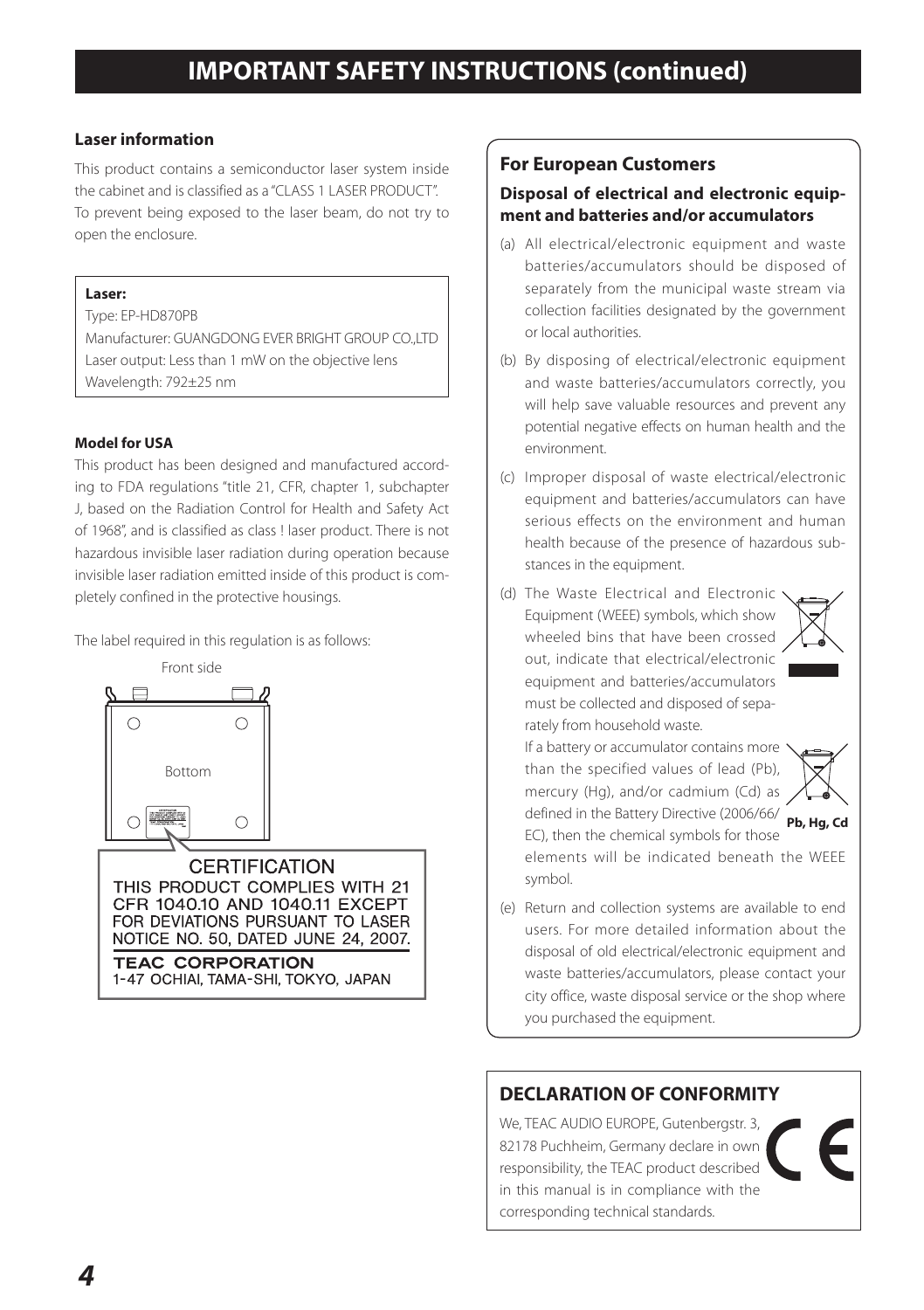### <span id="page-4-0"></span>**Compliance of radio transmitter and interference**

### **Model for USA**

### **Declaration of Conformity**

Responsible party: TEAC AMERICA, INC. Address: 1834 Gage Road, Montebello, California, U.S.A.



Telephone number : 1-323-726-0303

This device complies with Part 15 of the FCC Rules. Operation is subject to the following two conditions: (1) this device may not cause harmful interference, and (2) this device must accept any interference received, including interference that may cause undesired operation.

Labeling of authorization FCC ID: XEGCR-H101

#### **Model for Canada**

Compliance of radio transmitter

This device complies with Industry Canada's license-exempt RSSs. Operation is subject to the following two conditions:

- 1) This device may not cause interference; and
- 2) This device must accept any interference, including interference that may cause undesired operation of the device.

Labeling of authorization IC: 1559C-CRH101

Compliance of interference

This Class B digital apparatus complies with Canadian ICES-003.

#### **Model for EEA (European Economic Area)**

This equipment complies with the harmonised standards of DIRECTIVE 1999/5/EC (R&TTE).

Labeling of conformity

CE marking:



### **CAUTION**

Authorization of wireless devices are different in countries or regions. Please use only in the country where you purchased the product.

o Depending on the country, restrictions on the use of Bluetooth wireless technology might exist.

### **Radiation Exposure requirements**

This equipment meets the regulation, which is recognized internationally, for the case of human exposure to radio waves generated by the transmitter.

#### **Statement of compliance Model for USA**

This equipment complies with FCC radiation exposure limits set forth for an uncontrolled environment and meets the FCC radio frequency Exposure Guidelines.

#### **Model for Canada**

This equipment complies with IC RSS-102 radiation exposure limits set forth for an uncontrolled environment.

#### **EEA (European Economic Area) model**

This equipment complies with EN.62311; Assessment of electronic and electrical equipment related to human exposure restrictions for electromagnetic fields; the harmonised standard of DIRECTIVE 1999/5/EC.

#### **CAUTION**

Changes or modifications not expressly approved by the party responsible for compliance could void the user's authority to operate the equipment.

#### **Information for interference (FCC requirements)**

This equipment has been tested and found to comply with the limits for a Class B digital device, pursuant to Part 15 of the FCC Rules. These limits are designed to provide reasonable protection against harmful interference in a residential installation.

This equipment generates, uses, and can radiate radio frequency energy and, if not installed and used in accordance with the instructions, may cause harmful interference to radio communications.

However, there is no guarantee that interference will not occur in a particular installation.

If this equipment does cause harmful interference to radio or television reception, which can be determined by turning the equipment off and on, the user is encouraged to try to correct the interference by one or more of the following measures.

- o Reorient or relocate the equipment and/or the receiving antenna.
- o Increase the separation between the equipment and receiver.
- o Connect the equipment into an outlet on a circuit different from that to which the receiver is connected.
- o Consult the dealer or an experienced radio/TV technician for help.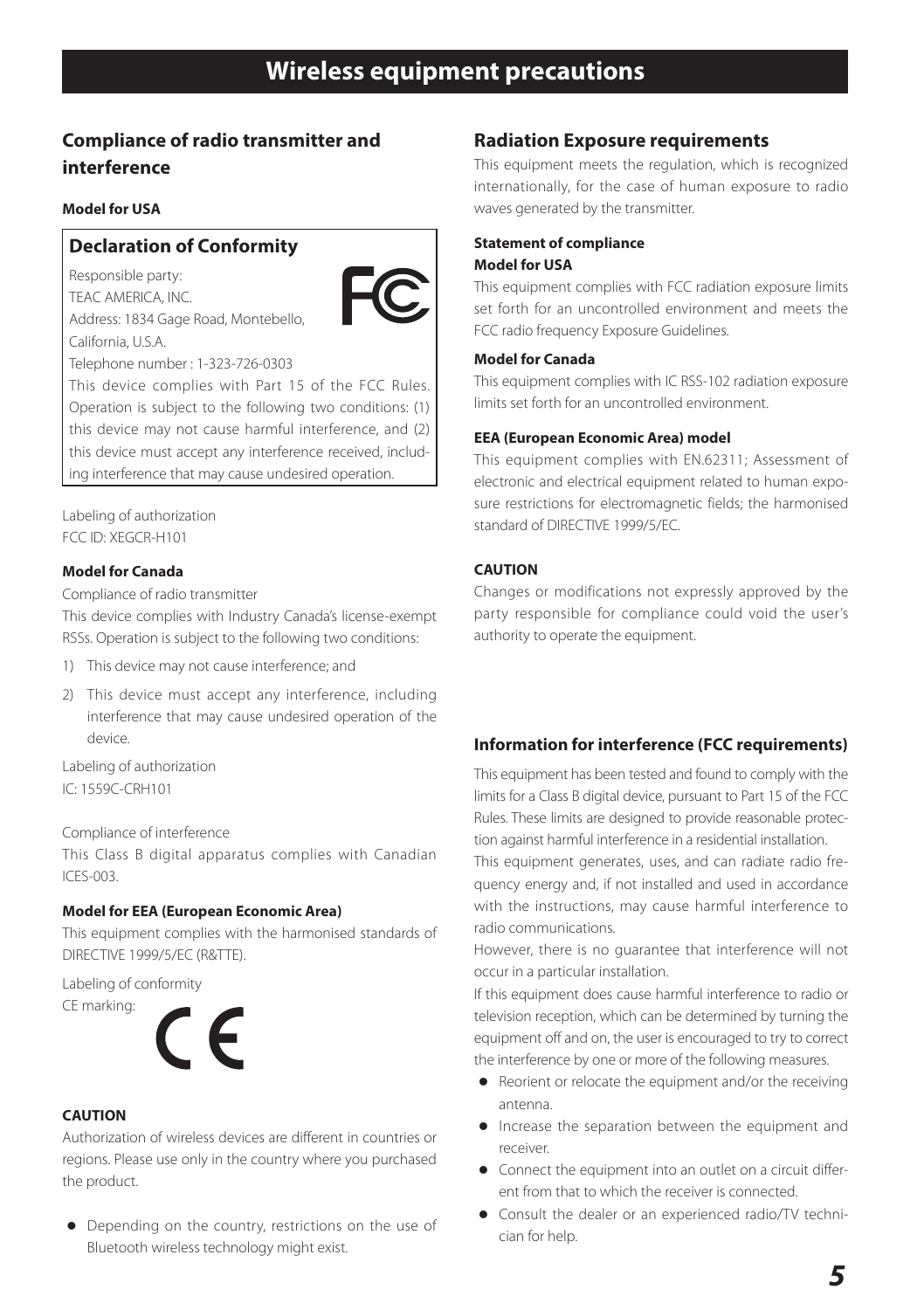Thank you for choosing TEAC product.

Read this manual carefully to get the best performance from this unit.

After reading it, keep it in a safe place for future reference.

## **Table of contents Included accessories**

Check to be sure the box includes all the supplied accessories shown below.

Please contact the store where you purchased this unit if any of these accessories are missing or have been damaged during transportation.

#### **Power cord × 1**

**Remote control (RC-1324) × 1**

**Batteries for remote control (AAA) × 2**

**Basic FM antenna × 1**

#### **Owner's manual × 1**

o Keep this manual in a safe place for future reference.

#### **Warranty card × 1 (for users in the USA and Canada only)**

o Users in Europe and countries/regions other than the USA and Canada should see page 39 for information about the warranty.

## **Using the TEAC Global Site**

You can download updates for this unit from the TEAC Global Site: **http://teac-global.com/**

- 1) Open the TEAC Global Site.
- 2) In the TEAC Downloads section, click the desired language to open the Downloads website page for that language.

### **NOTE**

If the desired language does not appear, click Other Languages.

- 3) Click the "Search by Model Name" section to open the Downloads page for that product. (Users in Europe should click the product name in the "Products" section instead.)
- 4) Select and download the updates that are needed.

| Names and functions of parts (remote control) 14 |  |
|--------------------------------------------------|--|
| Names and functions of parts (main unit)  16     |  |
|                                                  |  |
|                                                  |  |
|                                                  |  |
|                                                  |  |
|                                                  |  |
|                                                  |  |
|                                                  |  |
|                                                  |  |
|                                                  |  |
|                                                  |  |
|                                                  |  |
|                                                  |  |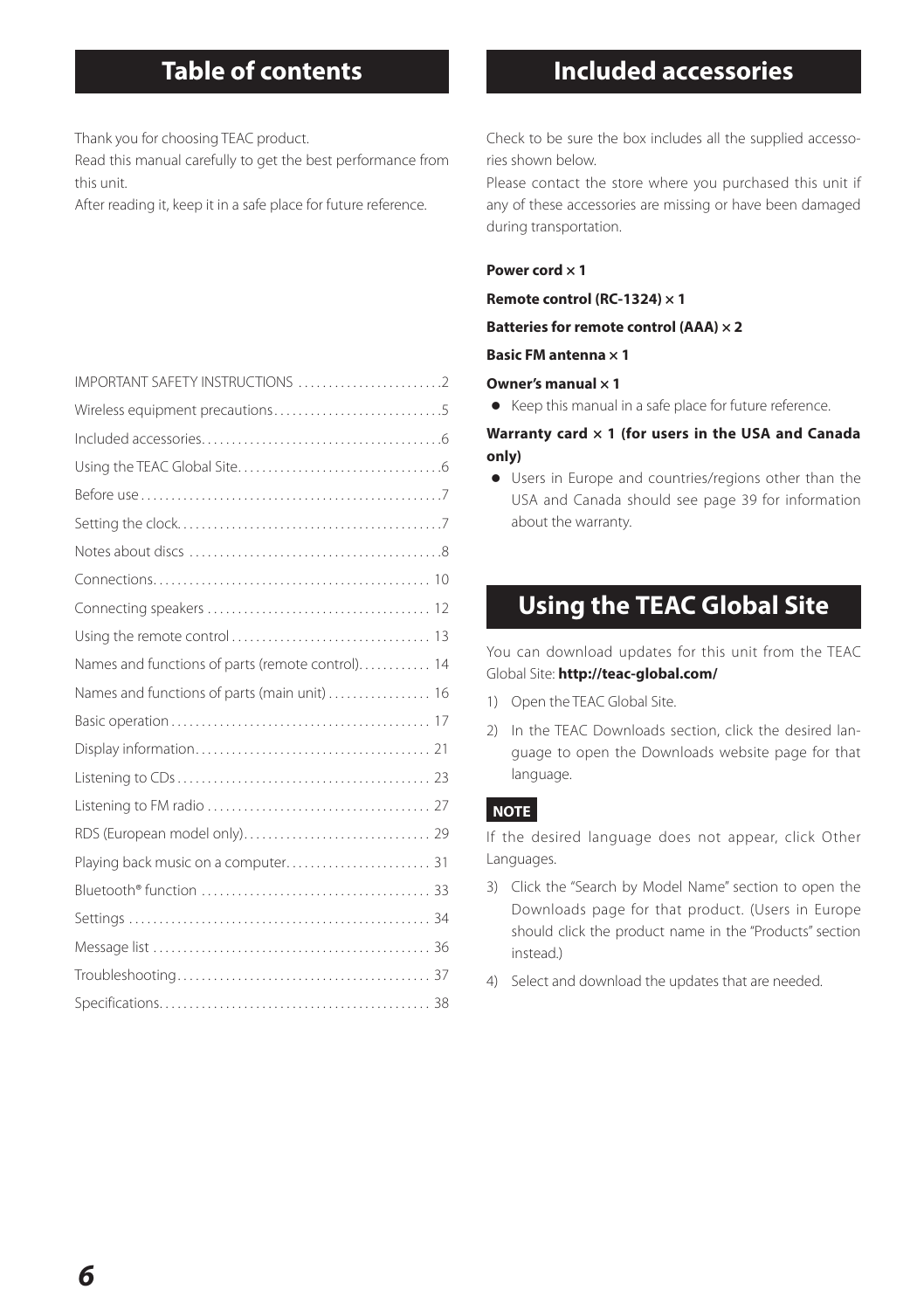### **Before use Setting the clock**

### <span id="page-6-0"></span> $\triangle$  **Placement of the unit**

- o Avoid placing it in high temperature environments such as in direct sunlight or close to a source of heat. Moreover, do not place the unit on an amplifier or any other device that generates heat. Doing so could cause discoloration, deformation or malfunction.
- o Do not place anything on top of the unit. Do not put cloth on top of the unit or place it on top of bedding or thick carpet.

### **Maintenance**

Wipe dirt from the top cover and other panel surfaces using a soft cloth that has been slightly dampened with a diluted neutral cleanser.

Do not use chemically-treated wipes, thinner or similar substances because they could damage the surface of the unit.

### $\triangle$  For safety, disconnect the power cord from **the outlet before cleaning.**

This unit has a clock built-in.

After completing connections, set the current time. The time appears on the display when, for example, the unit is in standby mode.

o See "Set clock (time settings)" on page 35 for how to set the clock.

Example of display when in standby



Appears when the on/off timer is on

- o The clock will be reset if the unit's power cord is disconnected from an outlet. Reset the current time when you use the unit.
- o The clock is not perfectly precise, so we recommend resetting the time occasionally.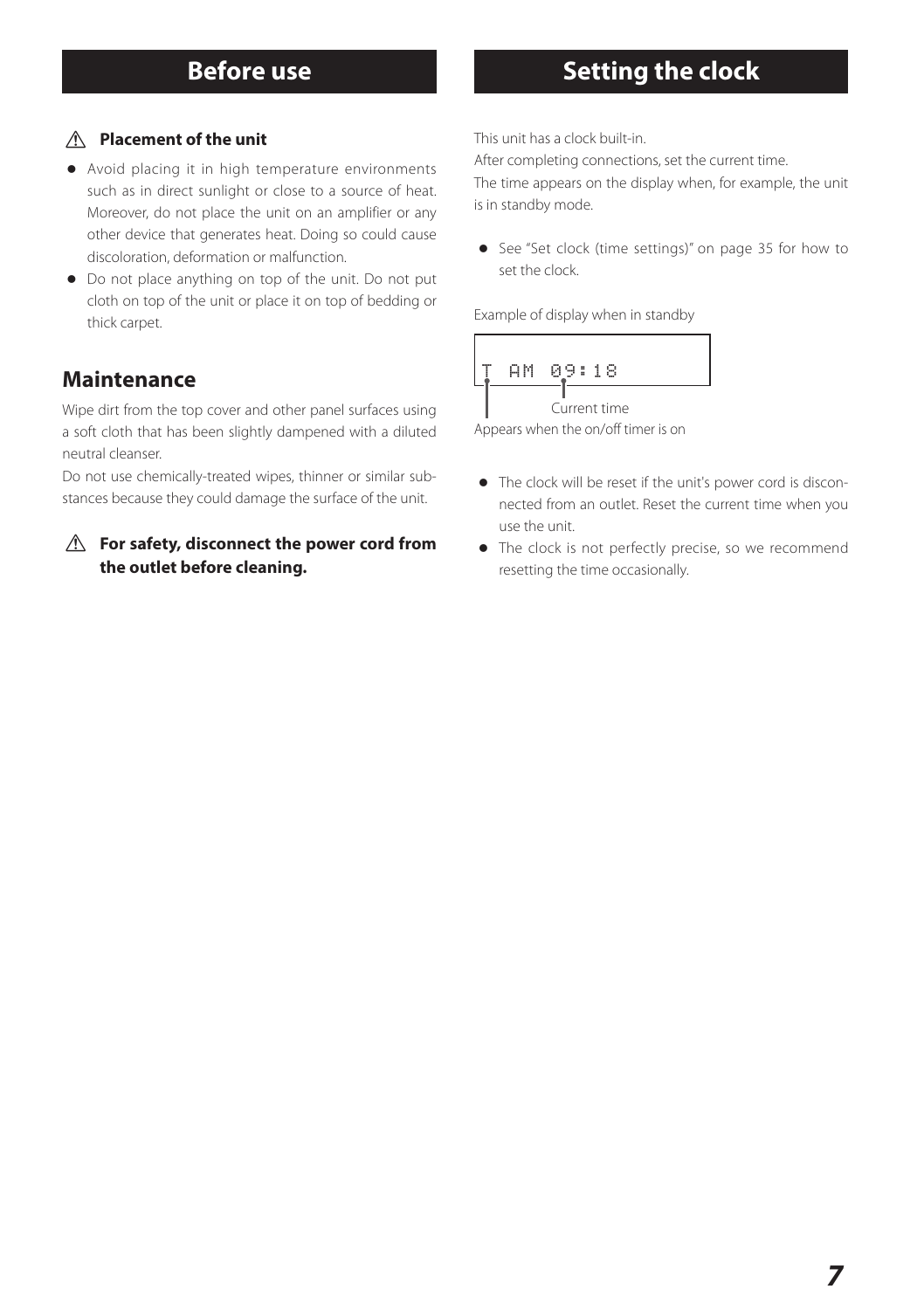### <span id="page-7-0"></span>**Types of discs that can be played by this unit**

**CDs (12cm) with the Compact Disc Digital Audio logo**



o This logo appears on disc labels and packaging.

o This unit cannot play 8cm CDs.

**CD-R and CD-RW discs that have been properly recorded and finalized using the audio CD format. CD-R and CD-RW discs that have been written with MP3 or WMA files and finalized.**

o Multi-session discs are not supported.

This unit cannot play discs of types other than those above.

V**If you try to play any other type of disc with this unit, loud noises that damage speakers or harm hearing could occur. Never try to play any type of disc other than those shown above.**

o WMA files

Windows Media Audio Professional (WMA Pro) and Windows Media Audio Lossless (WMA Lossless) formats are not supported.

- o Depending on the quality of the disc and the condition of the recording, playback might not be possible.
- o This unit cannot read or play the following types of discs.
	- CD-ROM discs Video CDs Super Audio CDs DVD video discs DVD audio discs DVD-ROM discs
- V**If you load a DVD video, DVD audio, DVD-ROM or similar disc into this unit, the unit will try to play it and spin at high speed. If you accidentally load such a disc, the disc could be damaged, so do not try to remove it until it stops spinning.**
- o This unit might not be able to properly play Copy Control CDs, Dual Discs or other special CDs that do not conform to the Red Book CD standard. Operation and sound quality cannot be guaranteed when special discs are used in this unit. If playback of a special disc should cause trouble, contact the seller of the disc.

### **CD-R/CD-RW discs**

This unit can play CD-R/CD-RW discs that are in audio CD format (CD-DA) or that contain MP3 or WMA format files.

- o In order to play a disc created by a CD recorder, be sure to finalize it.
- o Depending on the quality of the disc and the condition of the recording, playback might not be possible. For details, see the operation manual for the device you are using.
- o If you have any questions about how to handle a CD-R or CD-RW disc, contact the seller of the disc directly.

### **Precautions for use**

- o Do not use cracked discs because they could damage the unit.
- o Do not apply labels or other materials to discs. Do not use discs that have had tape, stickers or similar materials removed from them as they may have left a sticky residue on the disc's surface. Other discs to avoid are ones that have exposed glue around the edges of stickers, for example. Using such a disc in this unit could cause the disc to become stuck or could damage the unit.
- o When writing something on the label side of a disc, use a felt tip permanent marker. The use of a ballpoint pen or other pen with a hard tip could damage the disc, making it unplayable.
- o Never use commercially-available CD stabilizers. Doing so could make the disc unplayable or damage the unit.
- o Never use discs with irregular shapes, including heartshaped and octagonal discs, because they could damage the unit.



o To remove a disc from its case, while pressing down on the center of the case, hold the disc by its edges. Do not touch the side of the disc that has the data encoded on it (unlabeled side).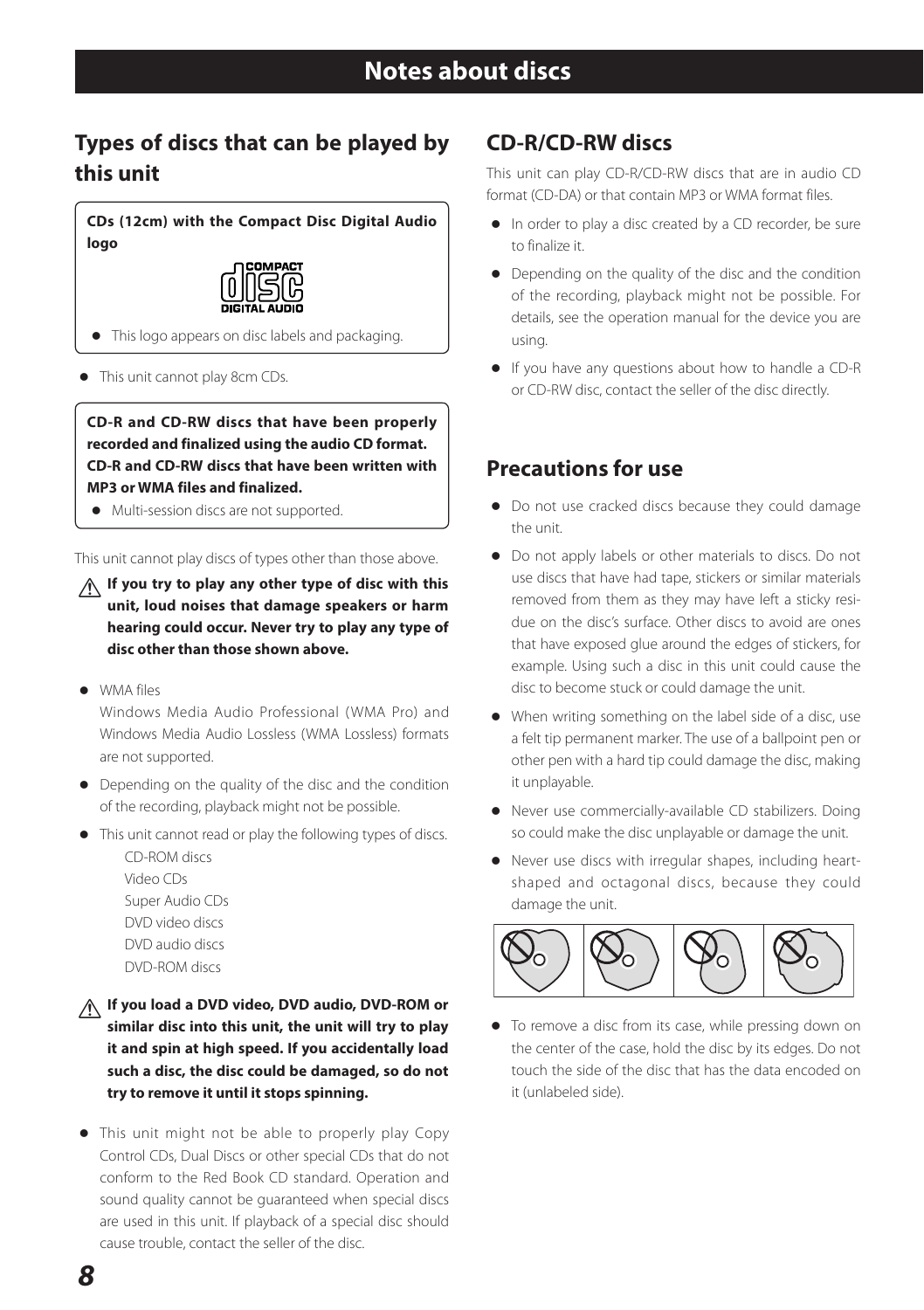### **If a disc will not load properly**

If a disc becomes caught or is otherwise difficult to insert, do not push it in forcefully. Press the eject  $(\triangle)$  button and remove the disc once before reinserting it. (Pushing a disc forcefully could damage the unit.)

### **Storing discs**

- o Discs should be stored in their cases when not being used. Failure to do so could result in warping and scratches.
- o Do not leave discs in places that are exposed to direct sunlight or that are very humid or hot. Doing so could cause discs to become deformed or degraded, making them unplayable.
- o CD-R and CD-RW discs are more susceptible to the impacts of heat and ultraviolet rays than ordinary CDs. For this reason, do not leave them for long times in places that are exposed to direct sunlight or near devices that generate heat, for example.
- o Always clean discs before storing them. Leaving a disc in an unclean state might result in skipping or degraded sound quality.

### **Maintenance**

o If the side of the disc that has the data encoded on it (unlabeled side) becomes dirty with fingerprints or dust, use a soft cloth to wipe the surface from the center directly toward the edge.



o Never use record cleaners, antistatic treatments, thinners or similar chemicals to clean discs. Such chemicals could harm the surface of the disc.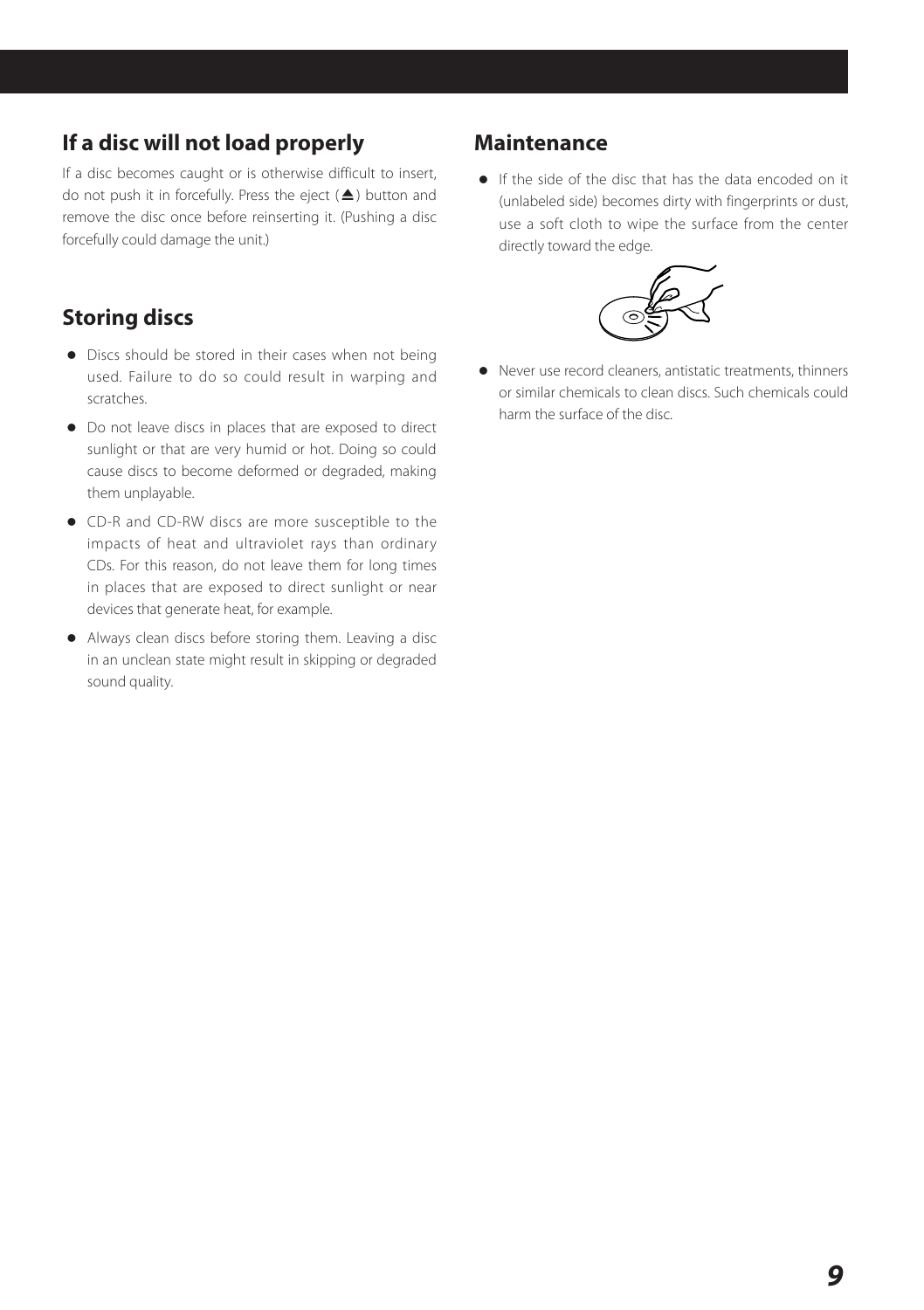<span id="page-9-0"></span>After all connections are complete, connect the power cord's plug to the AC wall outlet.

- o Read the instructions of each device that you intend to use with this unit.
- o Do not bundle connecting cables with power cords. Doing so could cause noise.
- o Be sure to connect each plug securely.

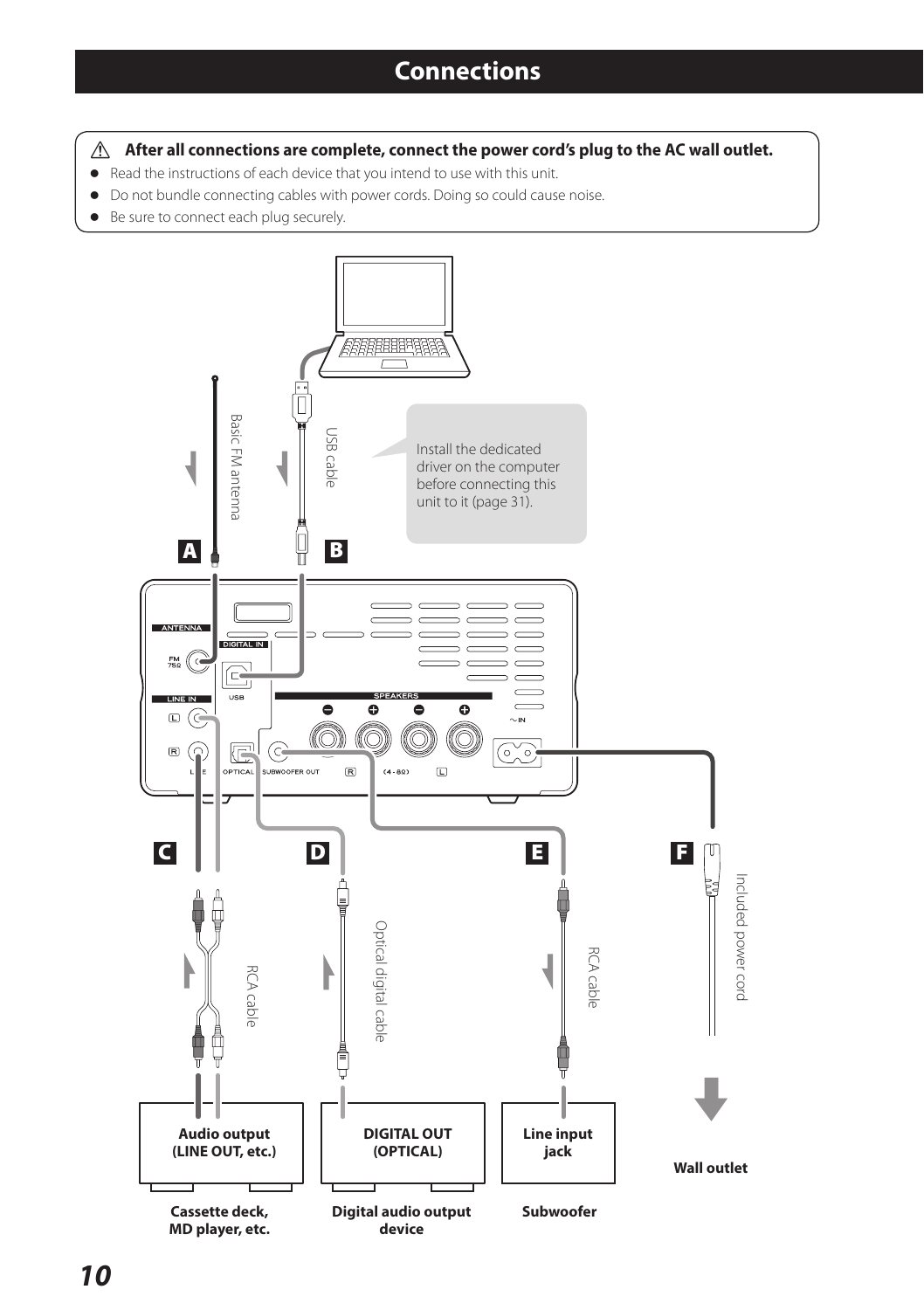### **FM** antenna

When receiving an FM broadcast, extend this antenna and position it for the best reception. After moving this unit, readjust the position again.

### **B** USB port

Use to input digital audio from a computer. Connect to the USB port of a computer to input digital audio from it.

#### **Use a commercially-available USB cable.**

### **ATTENTION**

Install the dedicated TEAC driver software on the computer before connecting the unit (page 31).

### C **Analog audio input connectors (LINE IN)**

Use these to input analog audio.

Connect an audio output device such as a cassette deck or MD player to these jacks using commercially-available RCA cables.

#### **Use commercially-available cables for connections.**

Connect the R connector of this unit to the right (R) connector of the audio output device and the L connector of this unit to the left (L) connector of the audio output device.

### D **Digital audio input connector (OPTICAL)**

Input digital audio. Connect the digital audio output connector of a digital audio device to it.

**Use a commercially-available optical digital (TOS) cable to make the connection.**

o Sampling frequencies up to 192 kHz are supported.

### E **SUBWOOFER OUT connector**

If you want to use a subwoofer, connect it to this connector.

o The output level is linked to the VOLUME controls on the front of the unit and on the remote control.

### F **Power inlet (~IN)**

Insert the included power cord here. After all other connections are complete, connect the power cord's plug to a wall outlet.

 $\triangle$  Do not use any power cord other than the **one included with this unit. Use of other power cords could result in fire or electric shock. Unplug the cord from the outlet when not using the unit for a long time.**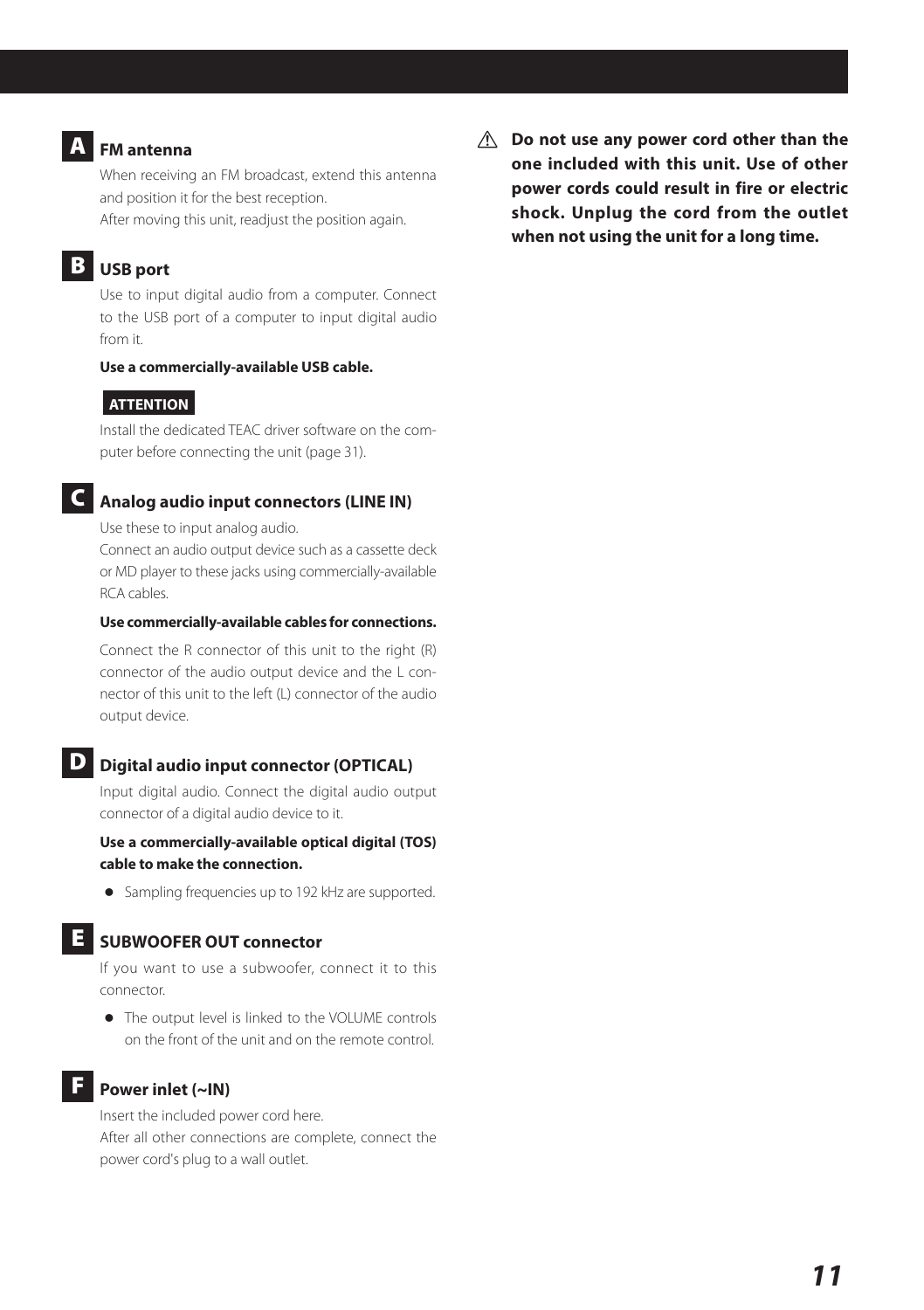### **Connecting speakers**

<span id="page-11-0"></span>

### $\hat{A}$  Precautions when making connections

- o After all connections are complete, connect the power cord's plug to the AC wall outlet.
- o Read the instructions of each device that you intend to use with this unit.

### **CAUTION**

- o When not connecting LS-101HR speakers, use speakers with 4–8Ω nominal impedance. If speakers with different impedance ratings are used, the protection circuit could operate, causing sound output to stop.
- $\bullet$  The red speaker terminals are positive  $(+)$  and the black speaker terminals are negative (−). Generally, the + wire of the speaker cable is marked to distinguish it from the − wire of the cable. Connect the marked wire to the red + terminal and the unmarked wire to the black − terminal.
- o The metal portions of the two separate wires should not touch. If they touch an electrical short might occur. Shorted wires can create a fire hazard or cause equipment failure.

Never allow speaker cables to cause a short.

o Be sure to insert each plug securely. To prevent hum and noise, avoid bundling the cables together with the AC power cord or other cables.

### **How to connect speakers**

- 1 **Turn the terminal cap counterclockwise to loosen it. The speaker terminal caps cannot be fully removed from the unit.**
- 2 **Insert the wire into the terminal and turn the terminal cap clockwise to securely connect it.**



- o Make sure none of the wire insulation is under the terminal and only the bare, stripped wire is touching the terminal.
- 3 **Confirm that the cable is fastened securely by gently pulling the cable.**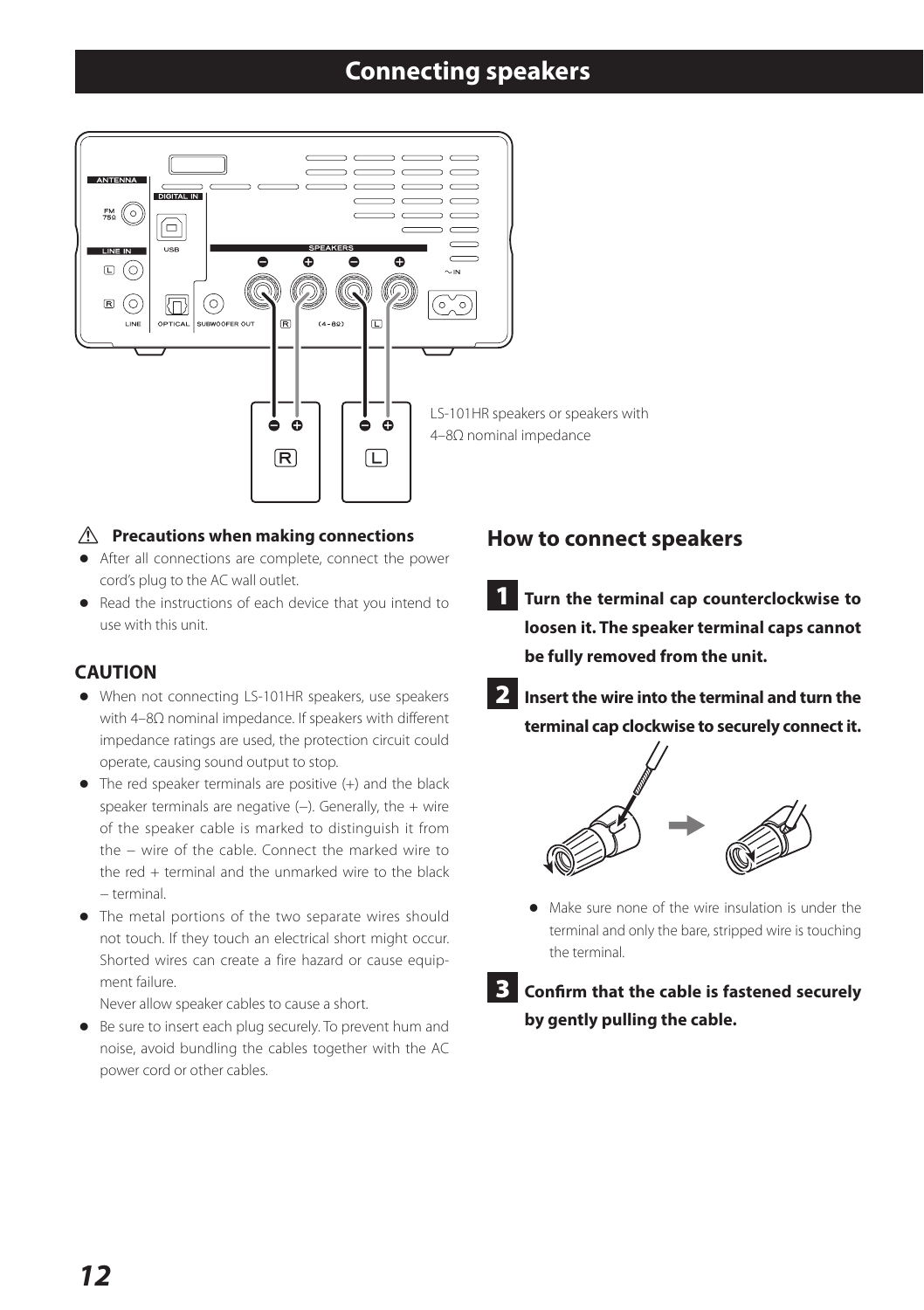### <span id="page-12-0"></span>**Connecting with banana plugs**

You can also make connections using commercially-available banana plugs. First, connect the banana plugs to the speaker cables and then connect the plugs to the terminals.



- o Keep the caps tightened when in use.
- o Carefully read the instructions for the banana plugs that you are using.

### **Notice about the European model**

In accordance with European safety regulations, connecting banana plugs to speaker terminals is not allowed on European models. The holes into which banana plugs could be inserted have been covered with black caps. Connect speakers using bare wires or spade lugs. If a black cap should become separated from its terminal, return it to its original position.

### **Precautions for use**

- $\triangle$  Misuse of batteries could cause them to **rupture or leak leading to fire, injury or the staining of items nearby. Please read and observe the precautions on page 3 carefully.**
- o When using the remote control, point it toward the remote control signal receiver on the main unit from a distance of 5 m (16 ft) or less. Do not place obstructions between the main unit and the remote control.
- o The remote control might not work if the remote control signal receiver on the main unit is exposed to sunlight or bright lights. In this case, try moving the main unit.
- o Beware that use of this remote control could cause the unintentional operation of other devices that can be controlled by infrared rays.

### **Installing batteries**

Remove the cover on the back of the remote control, and insert 2 AAA batteries into the case, aligning them with the  $\bigoplus$  and  $\bigominus$  indications. Replace the cover.



### **Battery Replacement**

If the operation range of the remote control decreases, the batteries have become exhausted. In this case, replace the batteries with new ones.

Dispose of the used batteries according to the instructions on them or requirements set by your local municipality.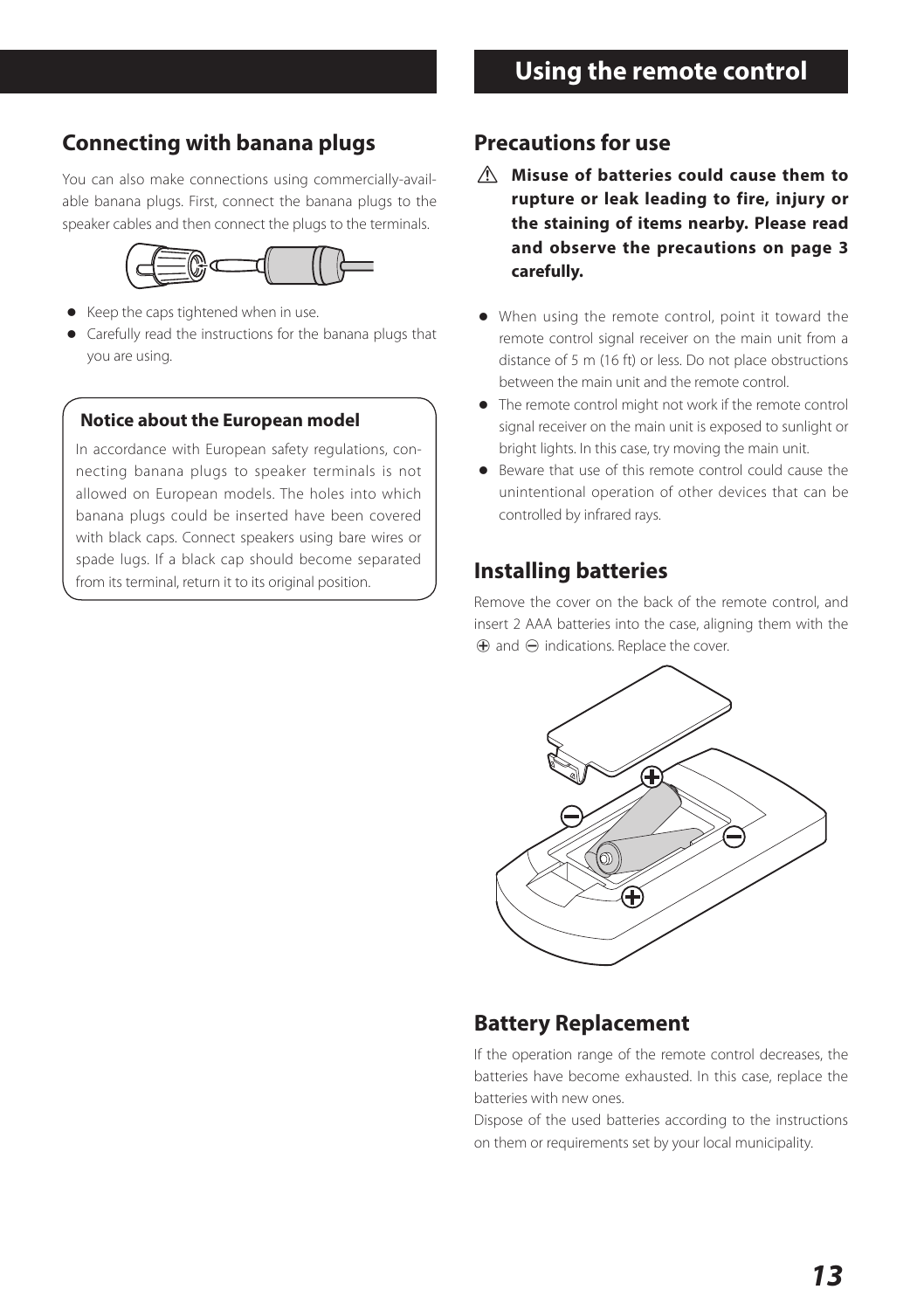### **Names and functions of parts (remote control)**

<span id="page-13-0"></span>



#### e **RDS/INFO button**

When the playback source is FM, use this button to select an RDS mode. Please ignore "INFO" on the remote control unit. (INFO function does not work on this unit.)

This button does not work at all on the USA/Canadian model.



### f **DISPLAY button**

Press to change what is shown on the display.



### g **SELECT button**

Use to change settings.

When both the main unit and the remote control have buttons with the same functions, the instructions in this manual refer only to one, but the other can be used in the same way.



### h **CLOCK button**

Press repeatedly to show the time and the on/off timer setting, and then return to showing the previous information on the display.



#### **a** | Standby/on ( $\bigcirc$ /|) button

Press this button to turn the unit on and put it in standby. When the unit is ON, the ring around the main unit STANDBY/ON ( $\bigcirc$ /I) button lights blue.



### b **TIMER button**

Use to set the on/off timer.

### c **SLEEP button**

Use to set the sleep timer.



Use to search for stations by program type (PTY). This button does not work at all on the USA/Canadian model.



#### i **Skip (**.**/**/**) buttons**

When the playback source is CD, use to skip to the previous or next track.

When the playback source is FM, use to change presets.



### **MUTE button**

Press this button to mute the sound temporarily. To restore the sound, press it again.



### k **LOUDNESS button**

Press to turn low-frequency emphasis on and off. When on, the  $\triangleq$  icon appears on the display.



#### l **VOLUME (−/+) buttons**

Use these to adjust the volume.



### **m Eiect** (▲) button

Press to partially eject the disc. Hold the disc by its edges and pull it out.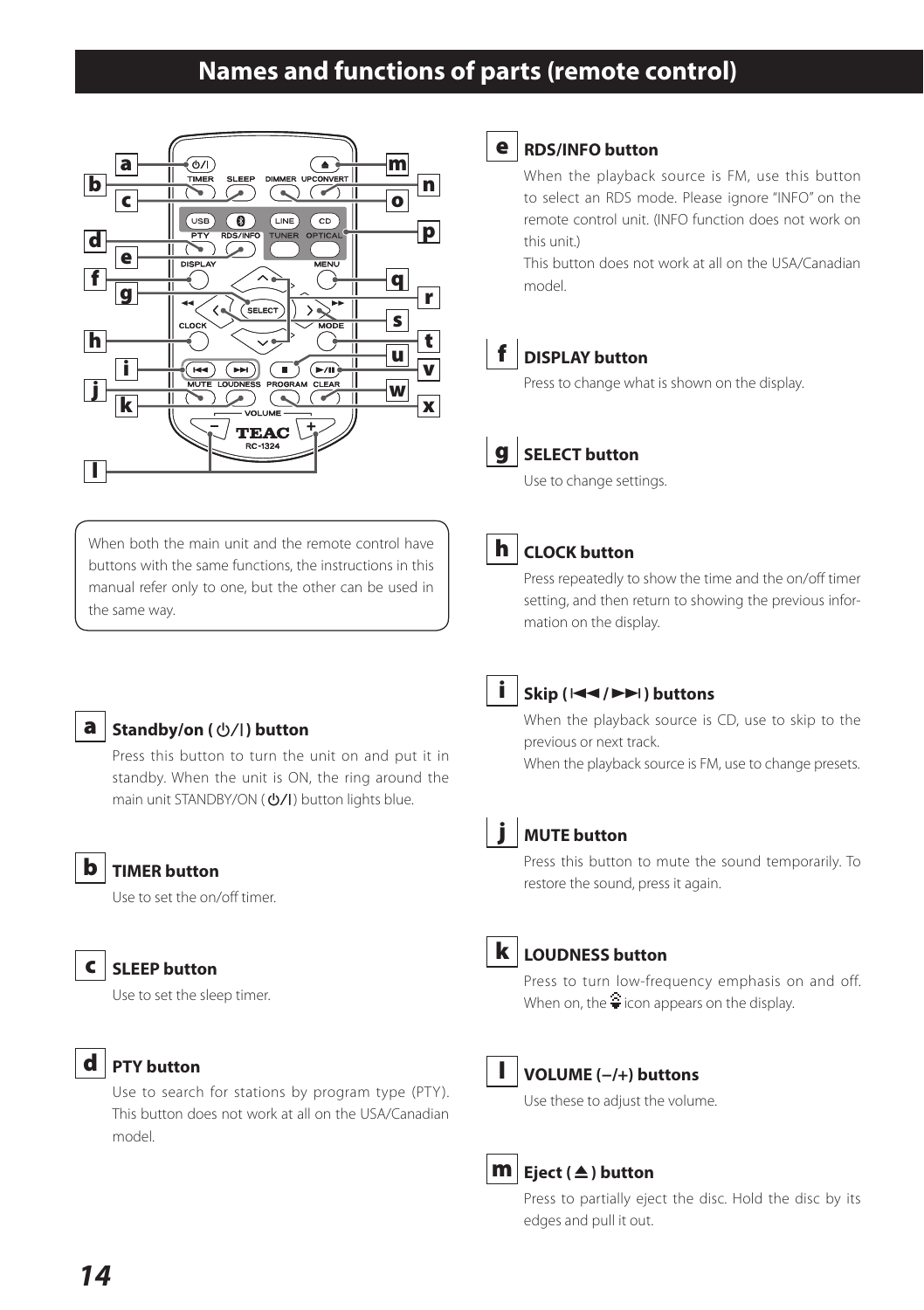

#### n **UPCONVERT button**

Press this button to turn upconversion on and off.



### o **DIMMER button**

Press to change the display brightness.

p **Source buttons** Use these buttons to select the playback source.



#### q **MENU button**

Press to enter setting mode.



### r **Direction (**k**/**j**) buttons**

When the playback source is CD, use to select folders. (MP3/WMA only) When the playback source is FM, use to change presets.

### **S** Direction ( $\langle/\rangle$ ) buttons

#### **Search (**m**/**,**) buttons**

When the playback source is CD, press during playback to search backward/forward.

When the playback source is FM, use to lower/raise the frequency received. Press and hold for at least two seconds to begin automatically selecting stations.

### t **MODE button**

When the playback source is CD, use to switch between repeat playback and shuffle playback. When the playback source is FM, use to switch between stereo and mono.

### u **Stop (**8**) button**

Press during playback to stop playback.

### v **Play/pause (**7**/**9**) button**

When the playback source is CD and the unit is stopped or paused, press to start disc playback. Use this button to pause playback during playback. When the playback source is FM, use to select presets and frequencies.



### w **CLEAR button**

Use to clear programmed tracks.



### x **PROGRAM button**

When the playback source is CD, use with program playback.

When the playback source is FM, use with radio station presets.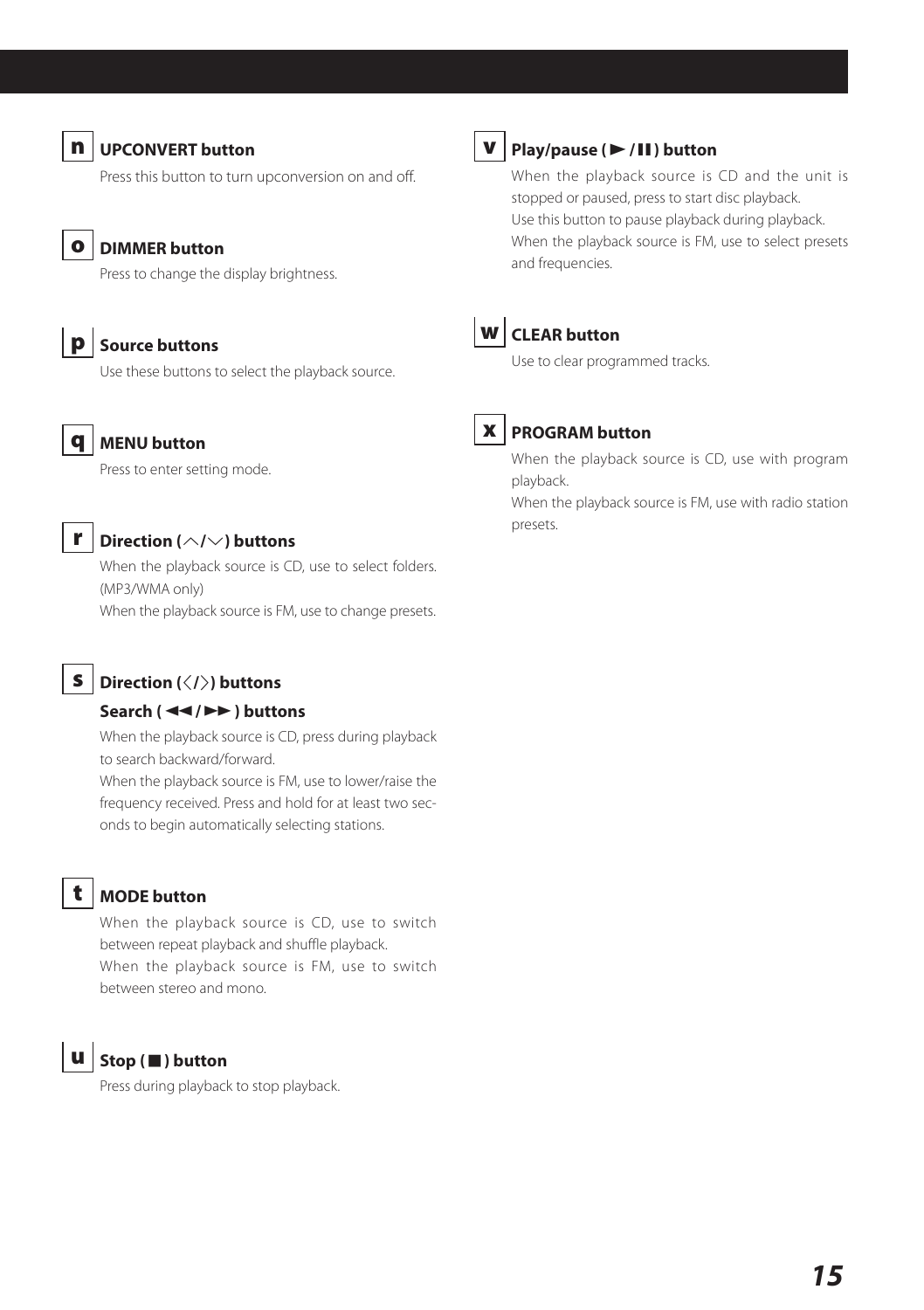### **Names and functions of parts (main unit)**

<span id="page-15-0"></span>

### **A** STANDBY/ON (<u>⊙</u>/**)** button

Press this button to turn the unit on and put it in standby. When the unit is ON, the ring around the button lights blue.

o When this unit is in standby mode, it consumes standby power. For this reason, we use the term "standby" rather than "off".

### **B** Disc slot

Insert a disc here. After a disc is inserted partway, the unit will automatically draw it in.

### $C \mid$  Skip ( $\mid \blacktriangleleft \blacktriangleleft / \blacktriangleright \blacktriangleright \mid$ ) buttons

When the playback source is CD, use to skip to the previous or next track. During playback, press and hold to search backward/forward.

### D **Play/pause (**7**/**9**) button**

When paused, press to resume playback. Press during playback to pause. Press again to resume playback.

### E **Stop/eject (**8**/**-**) button**

Press during playback to stop playback. When stopped, press to partially eject the disc. Hold the disc by its edges and pull it out.

### F **PHONES jack**

Connect headphones (3.5mm stereo mini plug) here.

o When headphones are connected to the unit, audio will not be output from the SPEAKERS terminals on its back.



### **G** SOURCE knob

Turn to select the playback source.



#### **H** Remote control signal receiver

Receives signals from the remote control. When operating the remote control, point it at this sensor.

### I **Display**

This shows a variety of information.



### J **VOLUME knob**

Use this knob to adjust the volume. To increase the volume, turn the knob clockwise. To decrease the volume, turn the knob counterclockwise.

o When the volume is adjusted with the remote control, the main unit volume knob will not turn in response.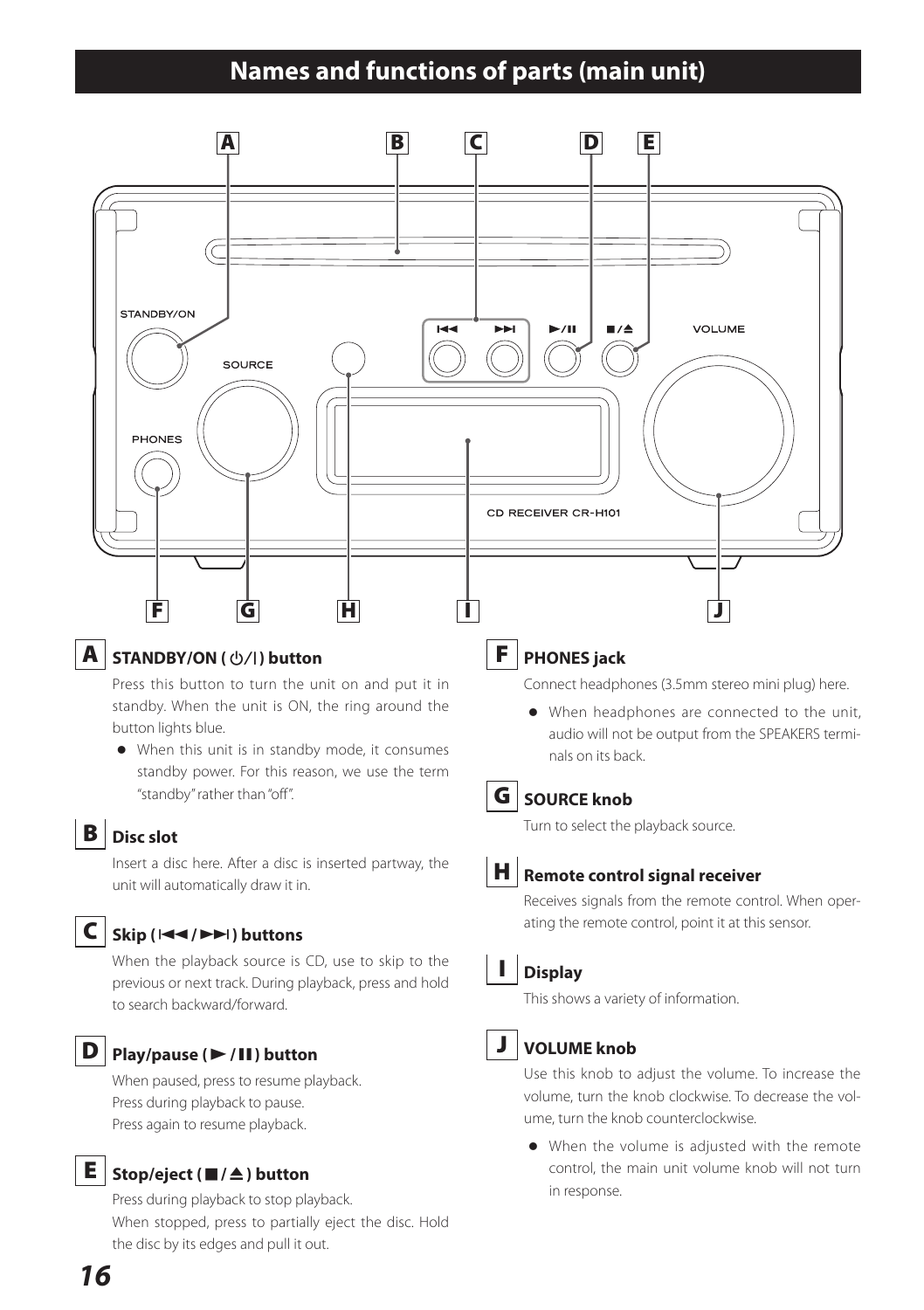## <span id="page-16-0"></span>**Turning the unit on/off (standby)**

Press the STANDBY/ON ( $\phi$ /L) button to turn the unit on. The indicator lights blue when on.

Press the button again to put the unit in standby. The indicator becomes unlit.

### **Changing the playback source**

Turn the SOURCE knob to select the playback source.

The name of the selected playback source is shown.

Turn the SOURCE knob clockwise to change the playback source in the following order.

 $\rightarrow$  USB  $\rightarrow$  Bluetooth  $\rightarrow$  LINE  $\rightarrow$  CD  $\rightarrow$  FM  $\rightarrow$  OPTICAL

o If a digital audio format other than PCM is input, "No Signal" will be shown and no sound will be output.

If this is the case, the connected digital audio output device might have a "PCM" digital output format setting that would enable playback. Refer to the operation manual for that device to make this setting.

o To use this unit with a Windows computer, you must install the dedicated driver on that computer before setting this unit to USB and playing audio files on the computer (page 31).

## **Adjusting the volume**

Turn the VOLUME knob or use the VOLUME buttons on the remote control to adjust the volume to the appropriate level.

o The volume setting will be shown when you turn the VOLUME knob. As the value increases, the volume becomes louder.

Display example















VOLUME



MIN: Minimum volume MAX: Maximum volume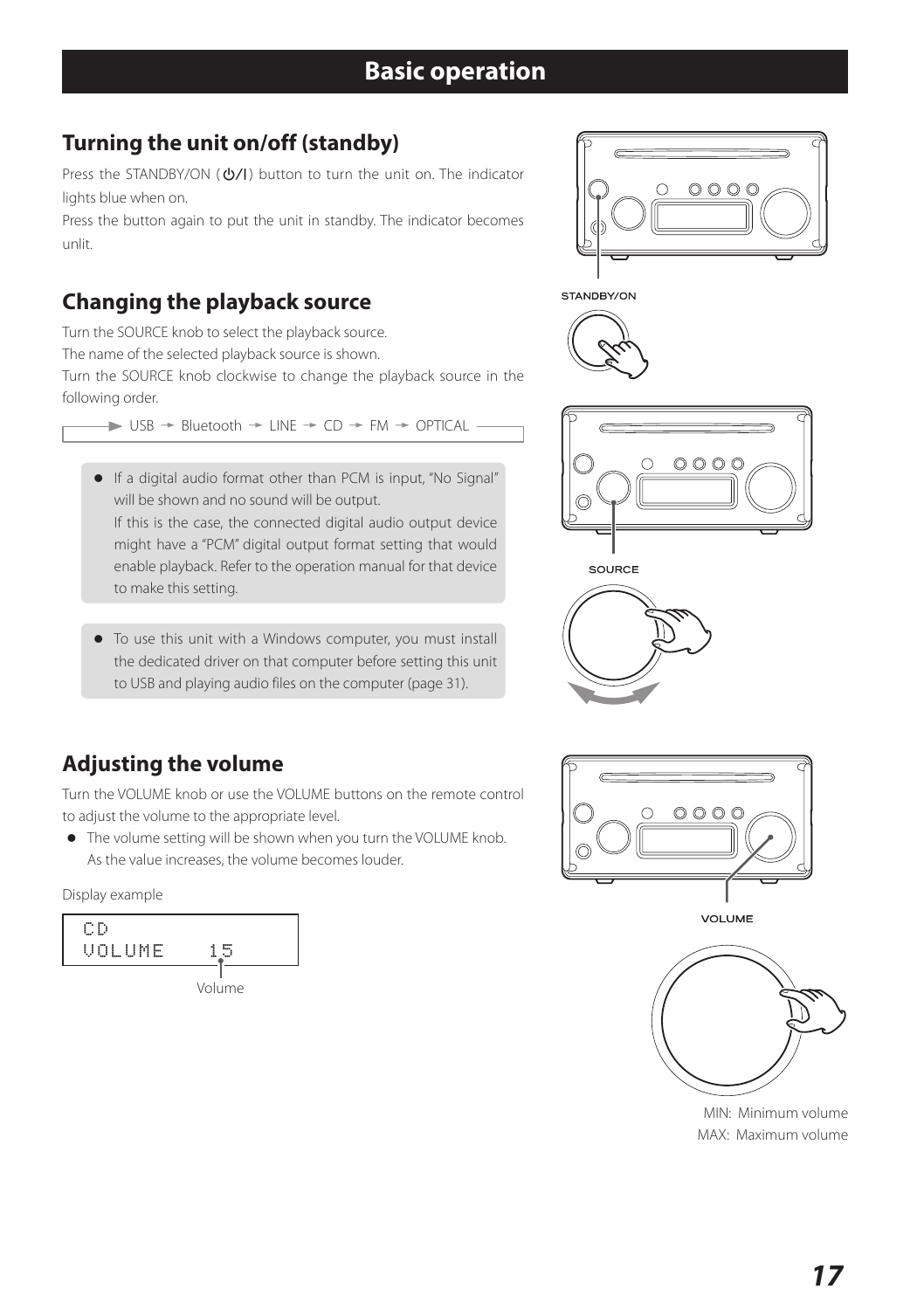### **Upconversion**

You can use the upconversion function with digital input (USB, Bluetooth, CD, OPTICAL).

Press the UPCONVERT button on the remote control to enable the upconversion function. The  $\hat{ }$  icon will appear on the display.

### **Input sampling frequencies and sampling frequencies after upconversion**

| Input sampling frequency | Sampling frequency after upconversion |
|--------------------------|---------------------------------------|
| 44.1 kHz                 | 88.2 kHz                              |
| 48 kHz                   | 96 kHz                                |
| 88.2 kHz                 | 176.4 kHz                             |
| 96 kHz                   | 192 kHz                               |
| 176.4 kHz                | 176.4 kHz                             |
| 192 kHz                  | 192 kHz                               |







Press the remote control LOUDNESS button to turn low-frequency emphasis on and off. When on, the  $\frac{1}{2}$  icon appears on the display.

Since this uses high-resolution (192kHz/24-bit) digital audio processing, it can enhance low frequencies without degrading the audio quality.

### **Muting playback**

If you want to temporarily mute the volume of this unit, press the MUTE button on the remote control.

"MUTING" appears on the display when muted.

Display



Press the MUTE button on the remote control again to return to the previous volume level.

o Muting will stop if you change the playback source or use the VOLUME knob or remote control VOLUME buttons (−/+).

### **Dimmer**

Press the remote control DIMMER button to cycle through display brightness levels.



o This setting is retained when the unit is in standby.



MUTE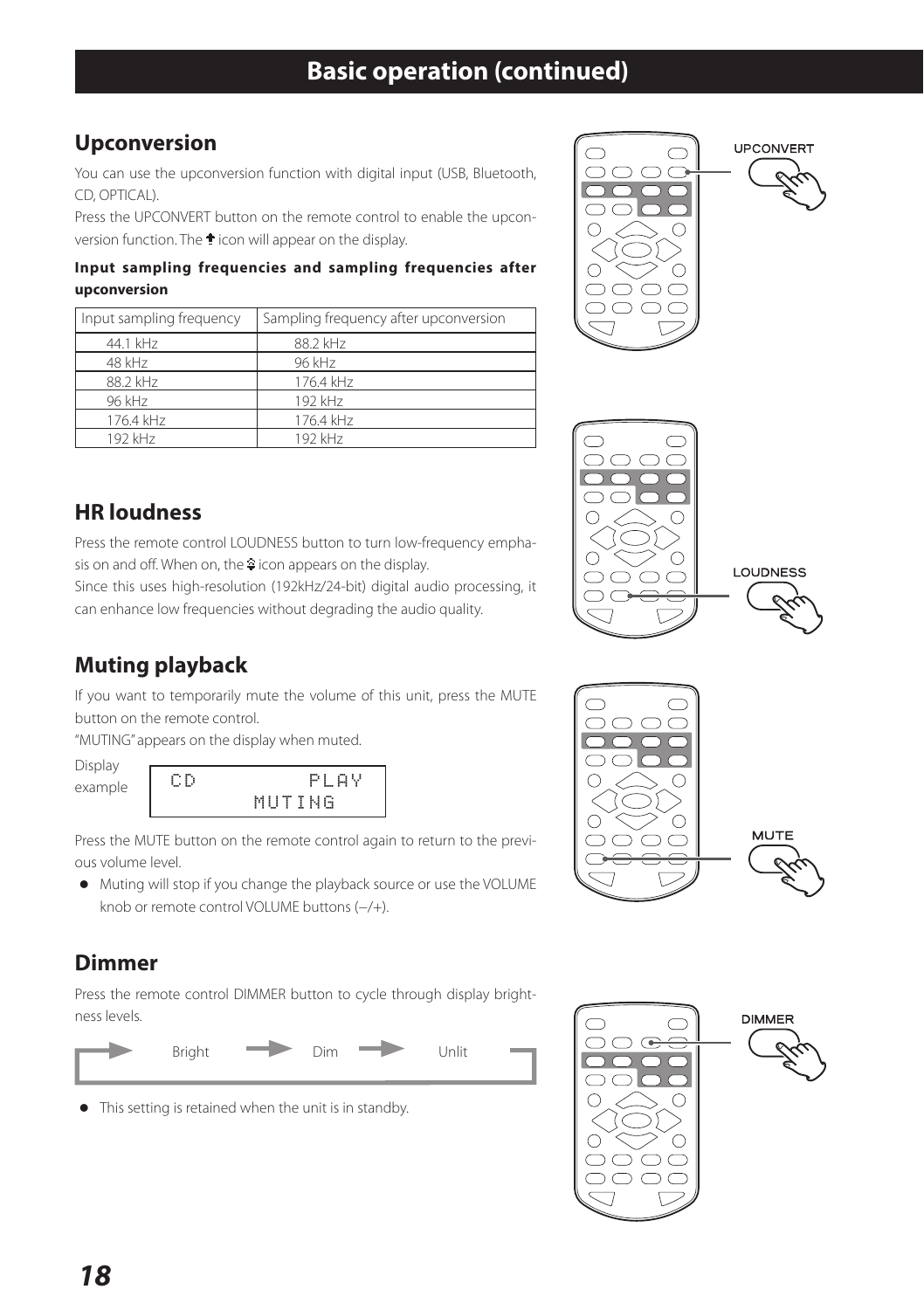### **On/off timer**

The unit can turn on/off (standby) at a set time.

- o Confirm that the unit's clock is set correctly in advance.
- o Use the included remote control to set the timer.

#### **Setting the on/off time**

### **Press the TIMER button.**

### 2 **Press a direction (**l**/**;**) button to show "2.Setting", and press the SELECT button.**

|  |  |  |  | Timer MENU |  |  |  |
|--|--|--|--|------------|--|--|--|
|  |  |  |  | 2.Setting  |  |  |  |

### 3 **Set the time to turn the unit on.**

The hour position blinks. Use the direction  $(\wedge/\vee)$ buttons to set the hour of the on time and press the SELECT button. Next, the minute position blinks. Set it in the same manner.

Display

#### example On Time AM 07:00



### 4 **Set the time to turn the unit off (standby).**

Display

### $\epsilon$ <sub>example</sub> Off Time AM 08:00

### 5 **Select the playback source.**

Use the direction ( $\land$ / $\lor$ ) buttons to select the playback source (CD or TUNER) and press the SELECT button.

Display example

| Select source |  |  |  |  |  |  |  |
|---------------|--|--|--|--|--|--|--|
| -CD.          |  |  |  |  |  |  |  |

o If you select CD, load a CD before putting the unit in standby.



#### 6 **Set that playback volume.**

Use the direction ( $\land$ / $\lor$ ) buttons to set the volume and press the SELECT button.

Display



## 7 **Press the TIMER button to complete mak-**

### **ing settings.**

Be sure to set the Timer ON/OFF setting to ON to make the unit turn on/off at the set times.

### **Turning the timer function on/off**

### **1** Press the TIMER button.

o When the unit is at its factory default settings before on and off times have been set, if you press the TIMER button, "First Timer Set" will appear on the display. You must set these before proceeding.



### **2** Press a direction ( $\langle$ / $\rangle$ ) button to show **"1.ON/OFF", and press the SELECT button.**



**3** Press a direction ( $\land$ / $\lor$ ) button to turn **the timer on or off and press the SELECT button.**

Display  $\frac{1}{2}$ <sub>example</sub> Timer MENU Timer ON

4 **Press the TIMER button to complete mak-**

**ing settings.**

- **Press the STANDBY/ON (** $\circ$ **/)** button to put **the unit into standby.**
	- o When the timer is set to ON, "T" will be shown at the bottom left of the display when the unit is put in standby (page 7).
	- o If the unit is already on, the timer will not function at the scheduled times. Always put the unit into standby to enable the timer to function.
	- o If the playback source is CD, but no CD is loaded, the FM radio will play instead.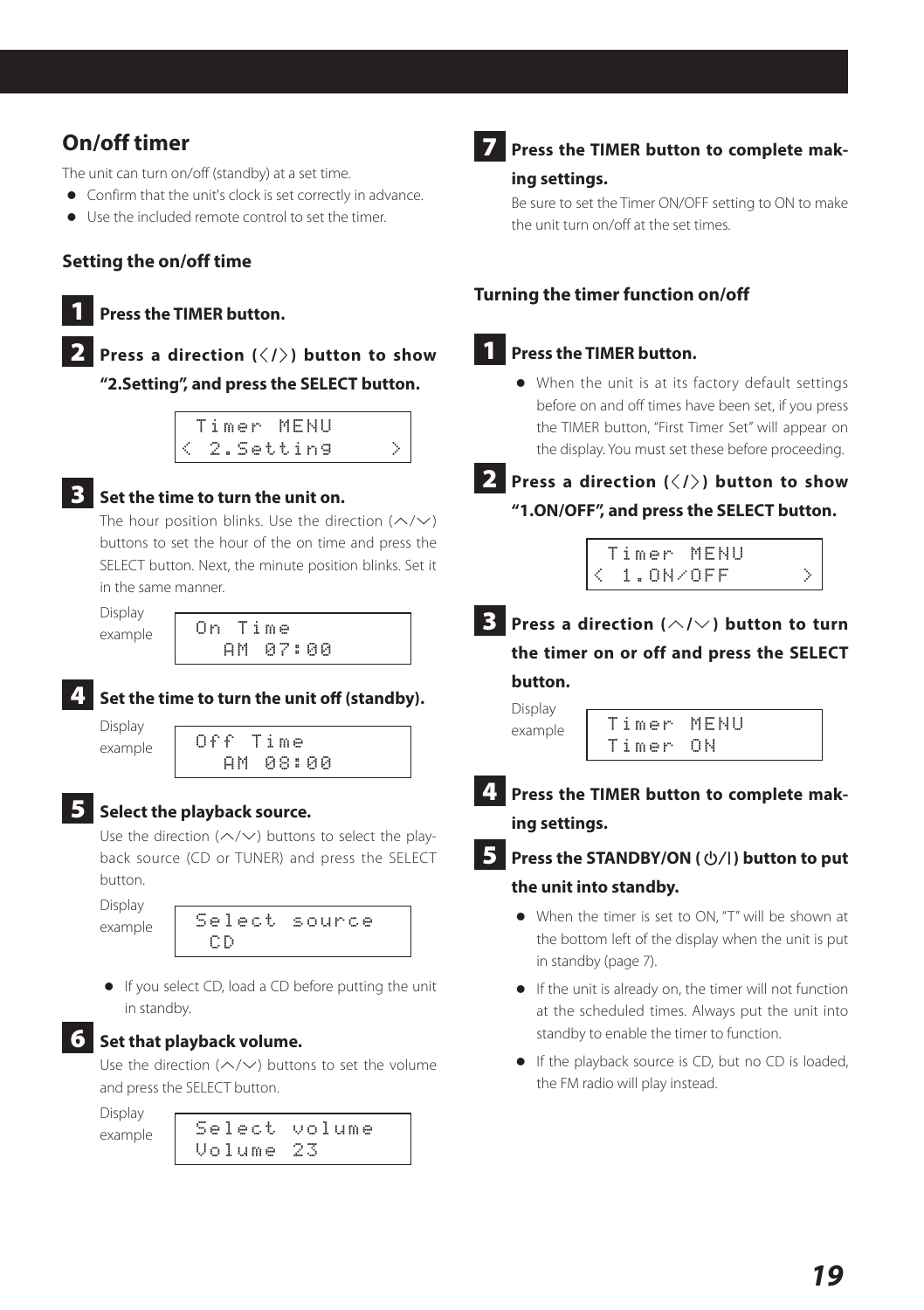### **Checking the timer setting**

Press the CLOCK button to show the current time and then the timer setting.

| Display |       |    |
|---------|-------|----|
|         | СĐ    |    |
| example |       |    |
|         | Timer | nы |
|         |       |    |

### **Using the sleep timer**

This function puts the unit in standby after a set amount of time passes. Press the SLEEP button to set the amount of time (in minutes) until the unit enters standby.

 $30 - 60 - 90$  OFF

When the sleep timer is enabled, the display becomes dim.

Display



When the sleep timer is enabled, press the SLEEP button once to show the amount of time until standby for a few seconds.

Press it again to reset the time.

### **Automatic power saving function**

This unit has an automatic power saving function.

The operation of this function depends on the automatic power saving setting and the selected playback source.

o See "APS (automatic power saving) setting" on page 35 for how to set the automatic power saving function.

### **When automatic power saving is on**

If there is no signal from the selected playback source and no operation has occurred for about 30 minutes, the unit will enter standby mode.\*

o Turn the unit on again to end standby.

\*Power consumption in standby mode is 1 W or less.

### **Checking whether automatic power saving is on or off**

#### **When automatic power saving is on**

"APS ON" is shown when the unit is turned on.

#### **When automatic power saving is off**

"APS OFF" is shown when the unit is turned on.

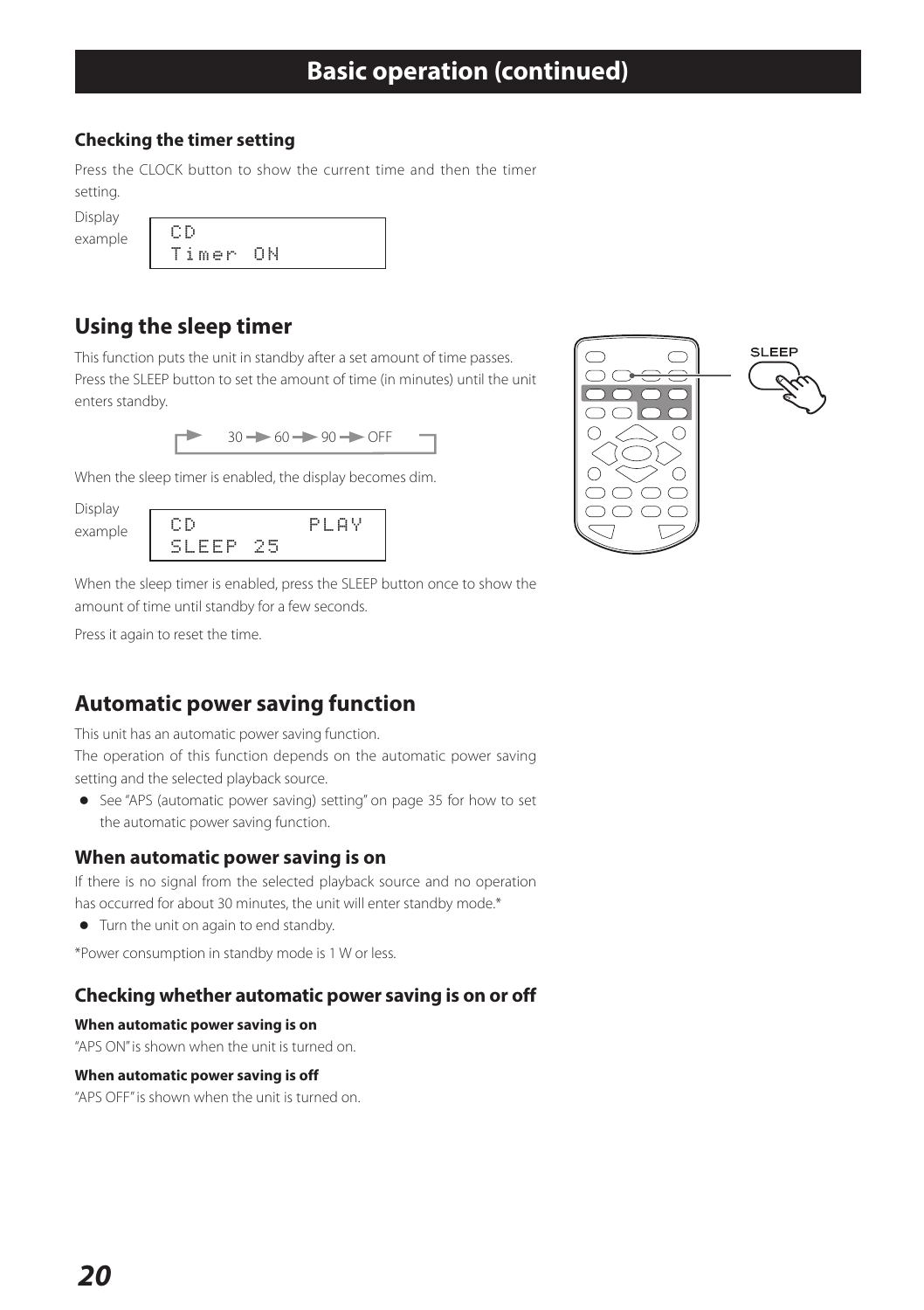## **Display information**

<span id="page-20-0"></span>Press the DISPLAY button to change the information shown on the display.

o The display contents shown below are examples.

### **External input**

Press the DISPLAY button to change the information shown on the display for about two seconds.

### **When set to USB or OPTICAL**



### **When set to LINE or Bluetooth**



### **FM**



\*This appears when a preset is selected.

o The FM information (shown above) cannot be changed on the European model.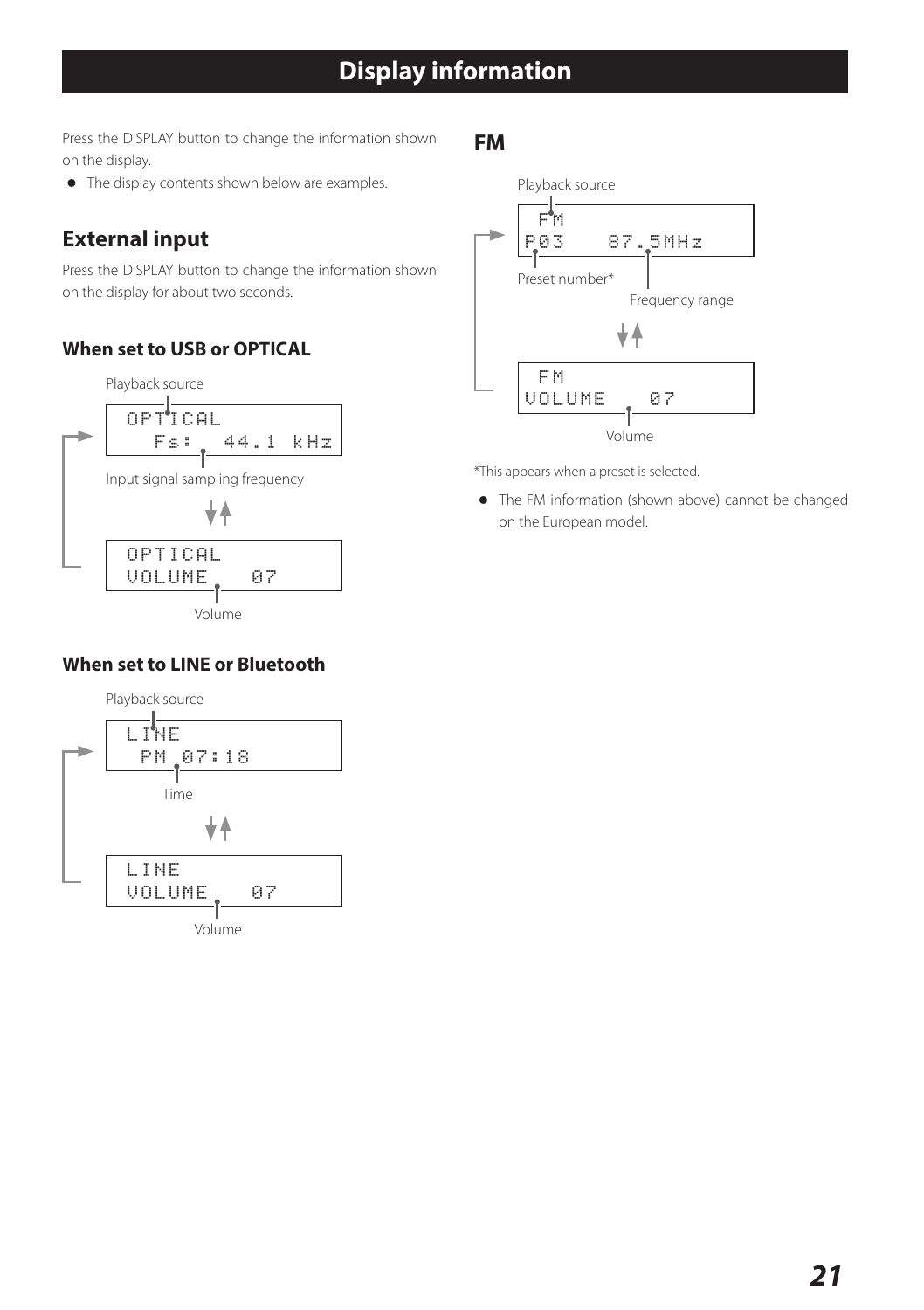## **Display information (continued)**

### **CD**

### **Audio CD**

### **Stopped**



### **Playing back**



### **Disc with audio files**

#### **Stopped**



#### **Playing back**

When playback starts, the data format appears followed by the status



The root folder is shown as "ROOT".

o If the information does not fit in one line, it will scroll.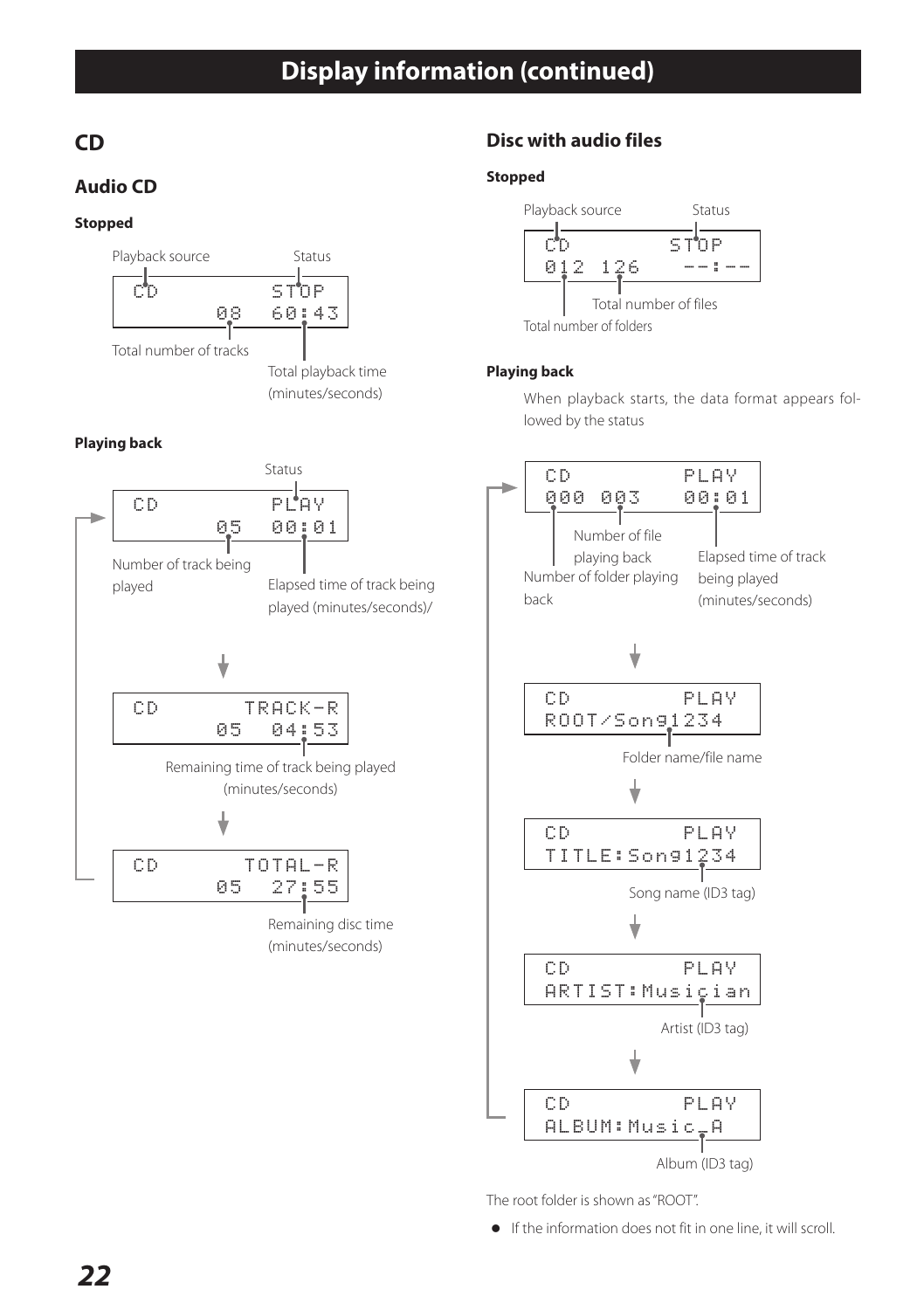### <span id="page-22-0"></span>**Playing a CD**

- 1 **Hold the disc by its edges with the labeled side up and insert it partway.**
- 2 **Push the disc in further until just before it disappears. It will automatically be drawn in to the slot.**

If a disc becomes caught or is otherwise difficult to insert, do not push it in forcefully. Press the eject  $($   $\blacktriangle)$  button and remove the disc once before trying to reinsert it. (Pushing a disc forcefully could damage the unit.)

### 3 **Press the play/pause (**7**/**9**) button.**

During playback, PLAY appears at the top of the display.

o If CD Auto Start is ON when a CD is loaded, the playback source will be set to CD and playback will start automatically (page 35).

### **Pausing playback**

Press the play/pause ( $\blacktriangleright$  /II) button to pause playback. To resume playback from the position where it was paused, press the play/ pause  $(\blacktriangleright$ / $\Pi$ ) button again. When paused, PAUSE appears at the top of the display.

### **Stopping playback**

Press the stop/eject ( $\blacksquare/\spadesuit$ ) button to stop playback.

### **Ejecting a disc**

When CD playback is stopped, press the stop/eject ( $\blacksquare/\blacktriangle$ ) button. Press to partially eject the disc. Hold the disc by its edges and pull it out.

• Pressing the stop/eject ( $\blacksquare/\blacktriangle$ ) button will eject the disc regardless of the selected playback source.

### **Skipping to search for a track**

Press a skip ( $\blacktriangleleft$  / $\blacktriangleright$ ) button to skip to the previous or next track. Keep pressing until you reach the track you want.

- During playback, press the  $\blacktriangleleft$  button once to return to the beginning of the current track. When you want to play an earlier track, press the  $I \blacktriangleleft I$  button repeatedly until you reach that track.
- o During program playback, tracks from earlier or later in the program will be played back.











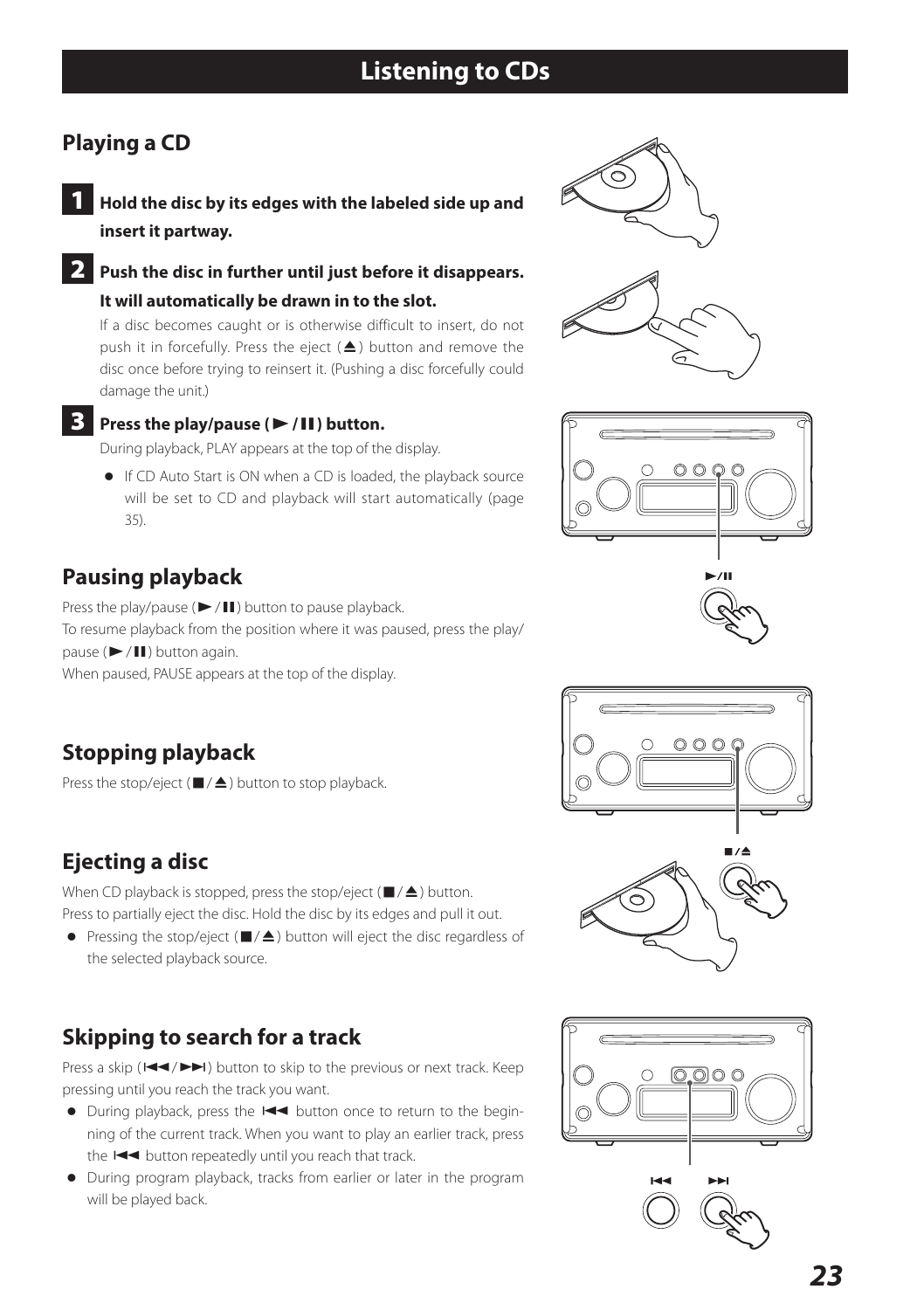### **Searching for part of a track**

Press and hold a skip ( $\blacktriangleleft$ / $\blacktriangleright$ ) button on the unit to search backward/ forward. Release the button when you find the desired part.

With the remote control, press and hold a direction  $(\langle\,\rangle)$  button to search backward/forward. Release the button when you find the desired part.

### **Selecting and playing tracks on a disc that contains audio files**



Conduct the following operations when stopped.

Moving between folders

OOOC



Ordinary playback

 $\blacksquare$  –  $\blacksquare$  is the order of file playback.

### **Repeat/shuffle playback**

Each time you press the MODE button on the remote control, the repeat/ shuffle mode changes as shown in the illustration.

o During program playback, only repeating all tracks is possible.

\*"RP-FOLDER" does not appear during music CD playback.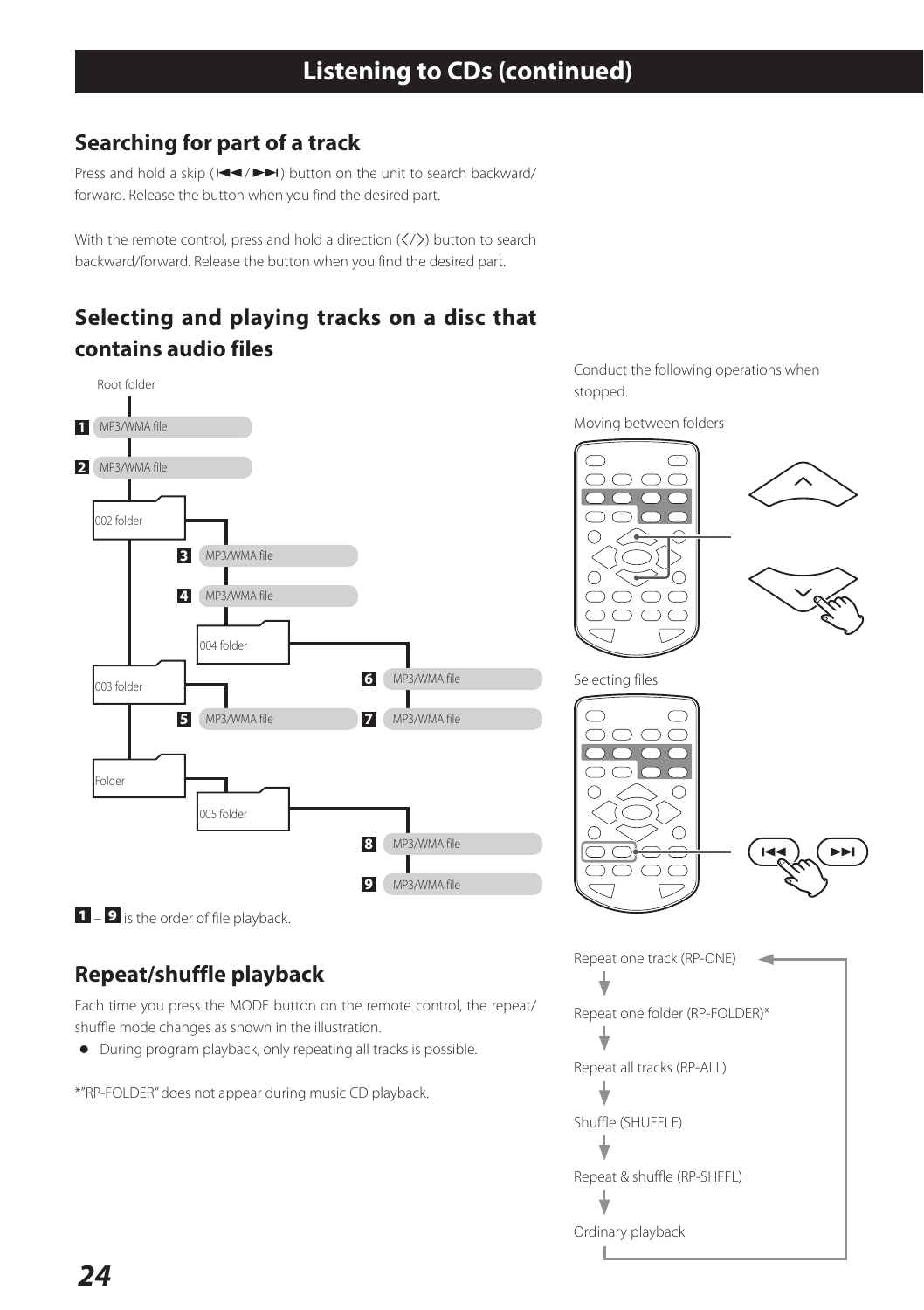### **Program playback**

Program playback is only possible with audio CDs.

Any of the following operations will clear all the tracks from the program.

- **•** Ejecting the disc
- o Using the STANDBY/ON button on the unit to put it into standby

### **Using program playback**

1 **Press the PROGRAM button.**

MEM and the track number blink.

- Press when stopped.
- **2** Use the skip ( $\left|\frac{1}{1}\right|$  **buttons to select a track and press the SELECT button to add it to the program.**
	- o Repeat to add more tracks as desired.
	- o You can also press the PROGRAM button to add a track.

### **3** Press the play/pause ( $\blacktriangleright$ /11) button to start program **playback.**

### **Checking and changing the program**

### 1 **Press the PROGRAM button.**

MEM and the playback order number blink.



### **2** Use the skip ( $|\blacktriangleleft \blacktriangleleft|$   $\rangle$ **)** buttons to change the **playback order number shown and check the track number.**

#### **Changing the program**

- 1) Show the playback order number of the track that you want to change.
- 2) Press the PROGRAM button.
- 3) Select a track and press the PROGRAM button to add it to the program in place of the original track.

#### **Removing a track from the program**

- 1) Show the playback order number of the track that you want to remove.
- 2) Press the CLEAR button.





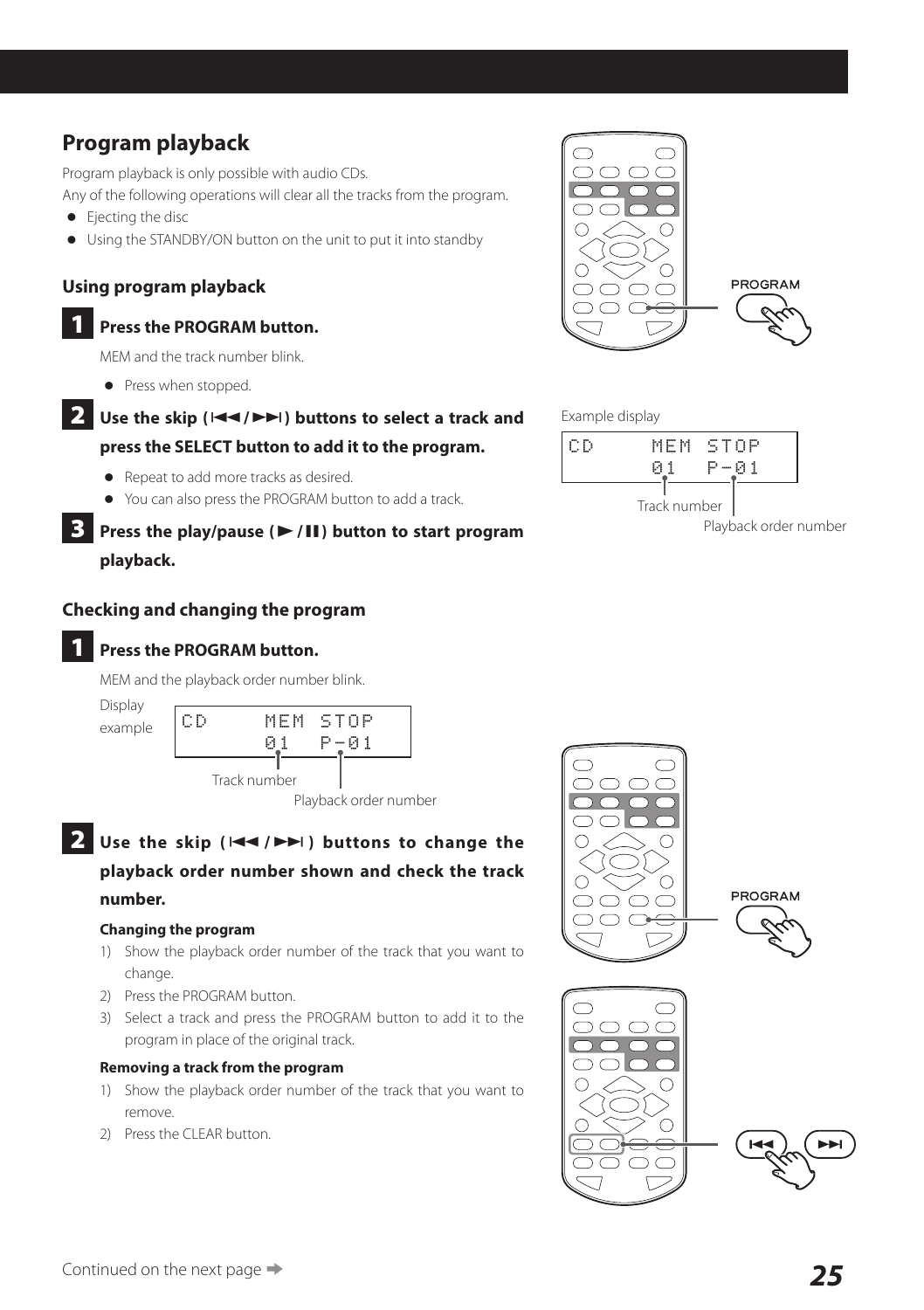## **Listening to CDs (continued)**

**3** Press the play/pause ( $\blacktriangleright$ /**II**) button to start program **playback.**

### **NOTE**

To start program playback again after stopping, press the PROGRAM button and then the play/pause ( $\blacktriangleright$  / $\Pi$ ) button.



### **Adding tracks to the program**



### **1** Press the PROGRAM button.

MEM and the track number blink.

### 2 **Select a track and press the PROGRAM button to add**

#### **it to the program.**

o Repeat to add more tracks as desired.

### **3** Press the play/pause ( $\blacktriangleright$ /**II**) button to start program **playback.**

### **Removing all tracks from the program**



2 **When "Program clear?" appears, press the SELECT button to remove all tracks from the program.**

Display



To cancel the operation, press the stop (8) or CLEAR button.

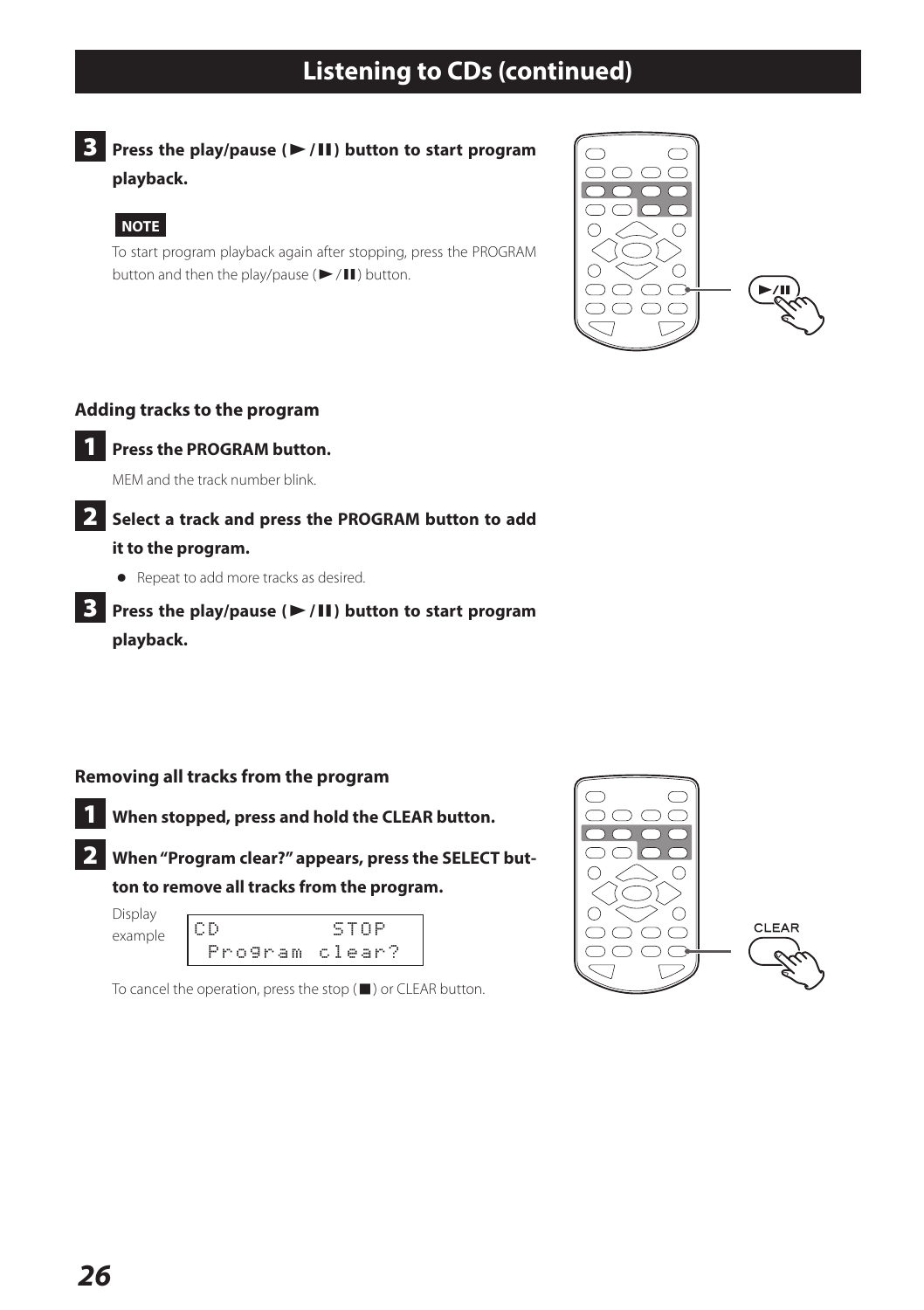## **Listening to FM radio**

### <span id="page-26-0"></span>**FM mode**

Press the MODE button to switch between stereo and mono reception.

Display

example



#### **STEREO**

Receive stereo FM broadcasts in stereo.

o "STEREO" will be shown when receiving in stereo.

### **MONO**

Receive FM broadcasts in mono. When the reception of an FM stereo broadcast is poor, select this mode. The sound becomes mono, but noise is also reduced, making it sound better.

### **Changing the received frequency**

### **Increasing the received frequency**

Press the direction () button to increase the received frequency one step. Press and hold the direction  $(\Sigma)$  button to search for a station in the higher-frequency direction.

### **Decreasing the received frequency**

Press the direction  $(\zeta)$  button to decrease the received frequency one step. Press and hold the direction  $\zeta$ ) button to search for a station in the lower-frequency direction.

### **Broadcast station presets**

This unit can have up to 20 FM station presets.

### **Setting presets manually**

- 1 **Tune in the station that you want to add as a preset.**
- 2 **Press the PROGRAM button.**

### Use the skip ( $|\blacktriangleleft \blacktriangleleft|$ ) buttons to select the preset

#### **number to assign to that station.**

An \* appears to the right of preset numbers that already have station assignments.

### 4 **Press the PROGRAM or SELECT button to save the preset.**



Preset number

o Preset numbers between 01 and 20 can be assigned.



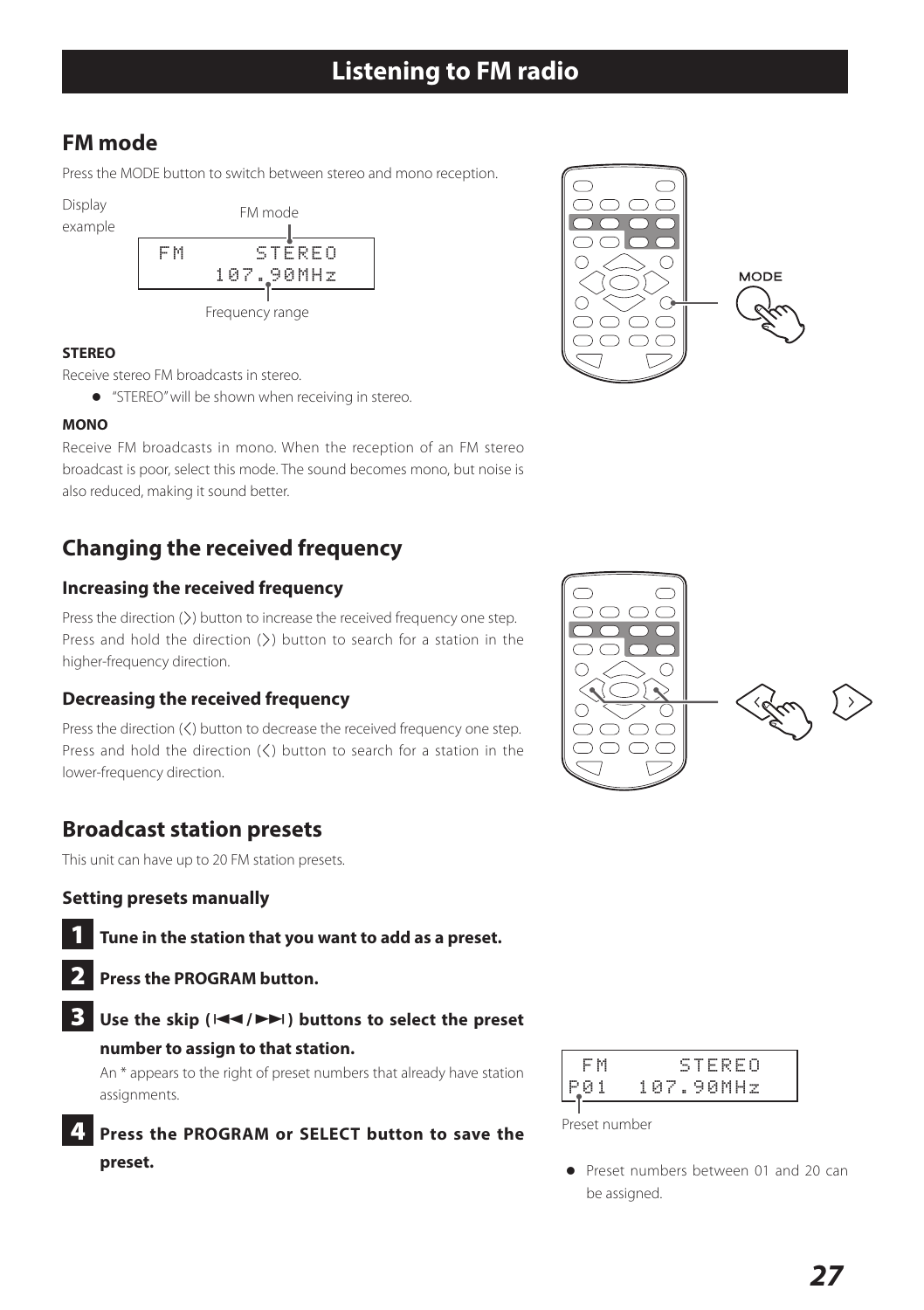### **Setting presets automatically**

The unit can automatically search for stations that it can receive and assign them to preset numbers.

### **Press and hold the PROGRAM button.**

The unit will search for stations from the lowest receivable frequency to the highest and assign them to preset numbers.

o After 20 presets have been assigned, "Full" will blink on the display and automatic preset assignment will stop.



### **Selecting presets**

Use the direction ( $\land$ / $\lor$ ) buttons to change the preset number.

Display



### **Selecting presets using the main unit**

Press the play/pause ( $\blacktriangleright$ / $\blacksquare$ ) button to switch between preset selection and frequency selection.

Press the play/pause ( $\blacktriangleright$ / $\blacksquare$ ) button to show a preset number on the display, and use the skip  $(H \triangleleft \rightarrow \blacktriangleright \blacktriangleright)$  buttons to change the preset number.

 $\bullet$  When a preset number is not shown, you can use the skip ( $\blacktriangleleft \blacktriangleleft / \blacktriangleright \blacktriangleright$ ) buttons to change the reception frequency.

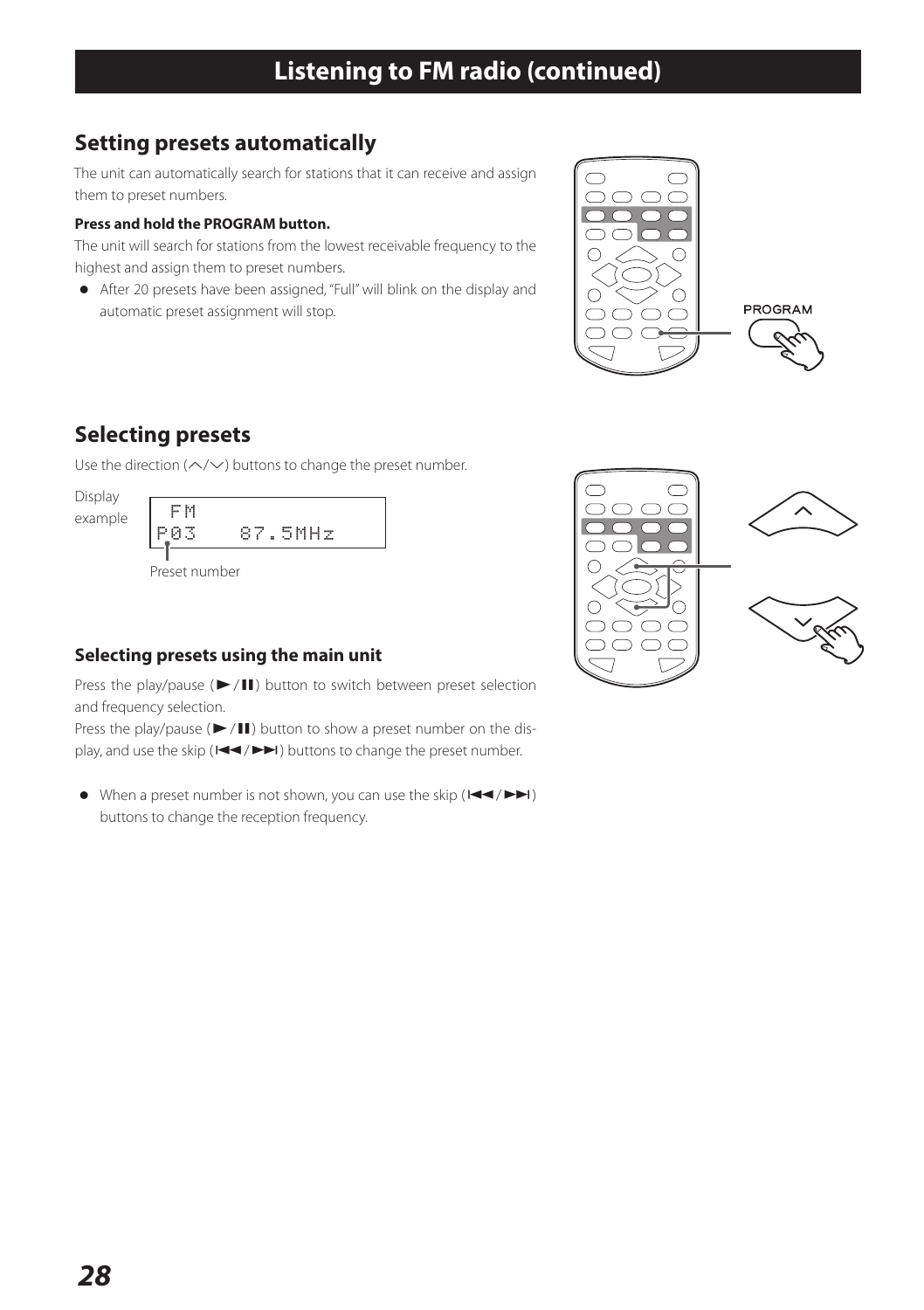### **RDS (European model only)**

<span id="page-28-0"></span>The Radio Data System (RDS) is a broadcasting service that allows stations to send additional information along with the regular radio program signal.

o **RDS works on the FM frequency band in Europe only.**

### 1 **Tune in to an FM RDS station (page 17).**

#### 2 **Press the remote control RDS button.**

Pressing the RDS button cycles through RDS modes as follows:

#### **Program service (PS)**

When you select Program service, "PS" will appear to the right of "FM" and then the program service name or station's name will be displayed. If there is no program service data, the frequency will be displayed.

#### **RDS Program type (PTY)**

When you select RDS Program type, "PTY" will appear to the right of "FM" and then the program type will be displayed.

#### **RDS Radio text (RT)**

When you select RDS Radio text, "RT" will appear to the right of "FM" and then information from the station consisting of up to 64 characters will be displayed.

#### **RDS Clock time (CT)**

Displays time information provided by the station.

o This setting is disabled when the unit is shipped new from the factory.

### **PTY search**

You can search for stations by program type. This function is available only through the RDS services of FM frequency stations in Europe.

### 1 **Press the PTY button.**

"PTY SEARCH" appears on the display.

| <b>.</b> | Ρ.   | SEARCH |
|----------|------|--------|
|          | MEMS |        |

### **2** Use the direction ( $\land$ / $\lor$ ) buttons to select the desired

#### **program.**

You can select from 31 program types (PTY).

### 3 **Press the SELECT button.**

The unit starts searching.

- o When the program type that you have selected is found, searching stops and the program type will be displayed.
- o If a matching program type is not found during PTY Search, it will stop at the frequency set before searching started.
- o If you want to stop searching, press the PTY button.



The clock setting of this unit is automatically adjusted according to the RDS Clock time (CT) data it receives.

#### **To turn on automatic clock adjustment, hold down the RDS button for more than 8 seconds.**

o When automatic clock adjustment is enabled, the unit adjusts its clock in response to received CT data no matter which RDS mode is selected.

If you tune in an RDS station that is broadcasting incorrect CT data, the clock might be incorrectly adjusted. This could eventually affect timer operation.

If you do not want the clock of this unit to be set according to received CT data, turn off automatic clock adjustment.

**To turn off automatic clock adjustment, hold down the RDS button for more than 8 seconds.**

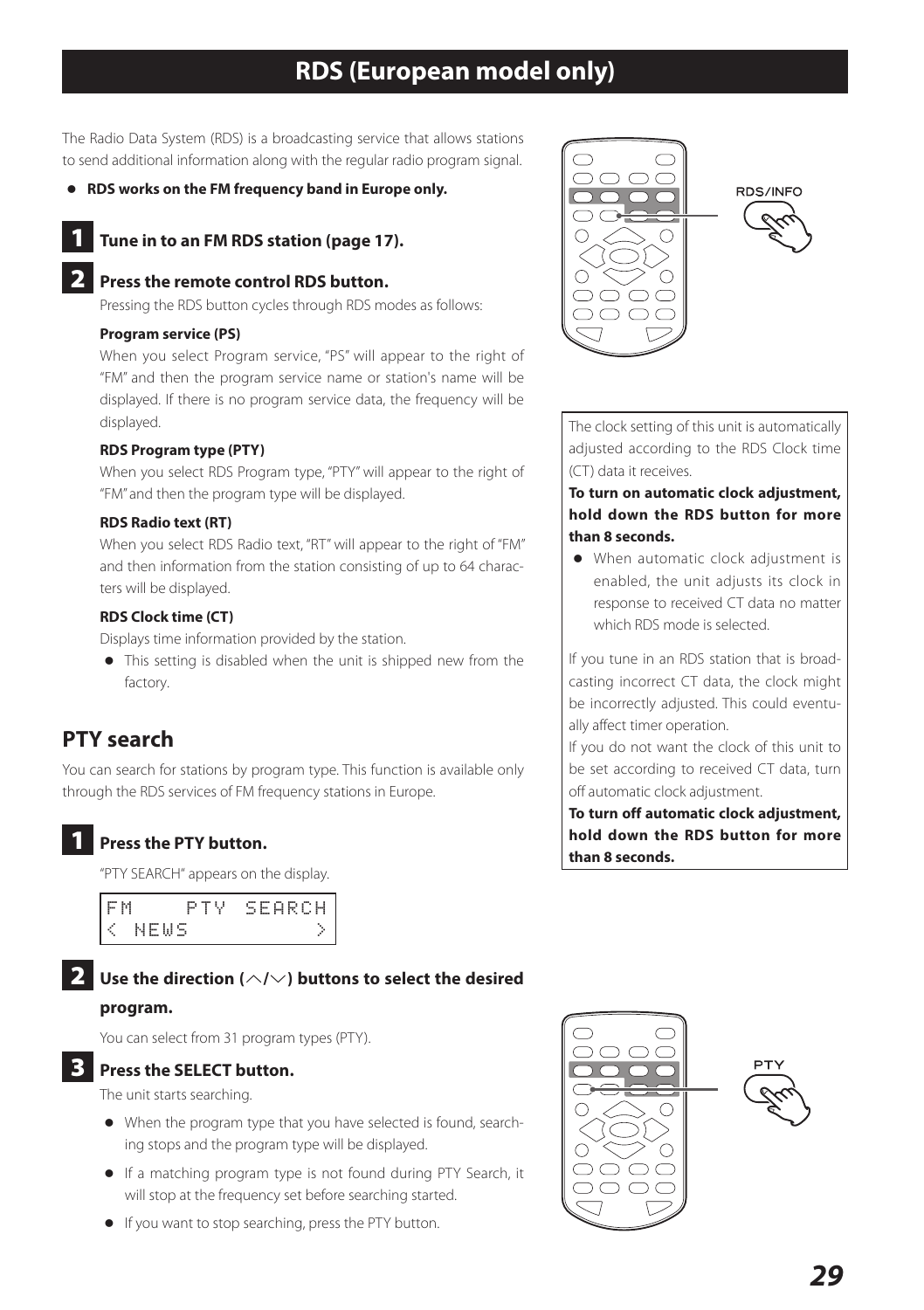### **RDS (European model only) (continued)**

#### **NEWS:**

Brief announcements, events, public opinion, reports and real situations.

#### **AFFAIRS:**

Suggestions, including practical announcements other than news, documents, discussion and analysis.

**INFO:** Useful and reference information, such as weather forecasts, consumer guides and medical advice.

**SPORT:** Sports-related programs.

**EDUCATE:** Educational and cultural information.

**DRAMA:** All kinds of radio concerts and serial dramas.

#### **CULTURE:**

All aspects of national or local culture, including religious events, philosophy, social science, language and theatre.

**SCIENCE:** Programs on natural science and technology.

**VARIED:** Popular programs such as quizzes, entertainment news, interviews, comedy and satire.

#### **POP M:**

Programs of commercial and popular songs, including music sales volumes, etc.

**ROCK M:** Modern music generally composed and played by young

musicians. **EASY M:**

Popular music usually lasting for less than 5 minutes.

#### **LIGHT M:**

Classical music, instrumental music, chorus, and light music favored by general audiences.

#### **CLASSICS:**

Orchestral music including great operas and symphonies, chamber music and so on.

#### **OTHER M:**

Other music styles, including rhythm & blues and reggae.

**WEATHER:** Weather reports and forecasts.

**FINANCE:**

Financial reports, commerce and trading.

**CHILDREN:** Children's programs.

#### **SOCIAL:**

Social affairs.

**RELIGION:** Religious programs.

**PHONE IN:** Programs in which the public expresses its views by phone.

**TRAVEL:** Travel reports.

**LEISURE:** Programs concerning recreational activities.

**JAZZ:**

Jazz music.

**COUNTRY:** Country music.

**NATION M:** National music.

**OLDIES:**

Music from the so-called golden age of popular music.

#### **FOLK M:**

Folk music.

#### **DOCUMENT:**

Documentaries.

### **TEST:**

Broadcast when testing emergency broadcast equipment or receivers. Not intended for searching or dynamic switching for consumer receivers.

#### **ALARM:**

A program with notifications about emergencies and natural disasters.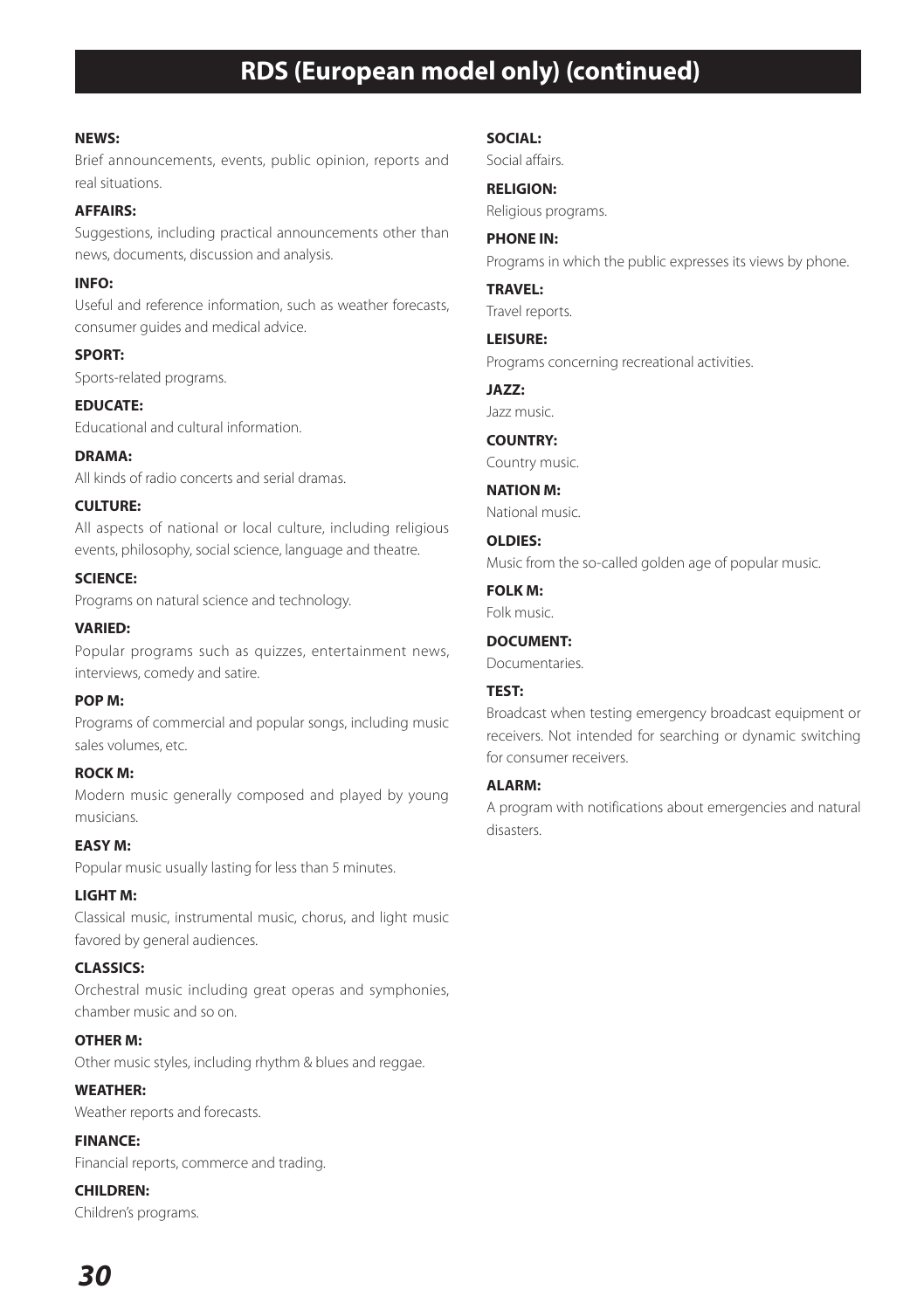### <span id="page-30-0"></span>**Installing the driver on a computer**

This unit can be connected by USB and used with a computer running one of the following operating systems. Operation is not guaranteed with operating systems other than the following (As of September 2015).

### **Mac OS**

The unit works with the following versions. OS X Lion 10.7 OS X Mountain Lion 10.8 OS X Mavericks 10.9 OS X Yosemite 10.10

This unit can be operated with the standard OS driver, so there is no need to install a driver.

### **Windows OS**

The unit works with the following versions. Windows 7 (32/64-bit) Windows 8 (32/64-bit) Windows 8.1 (32/64-bit) Windows 10 (32/64-bit)

#### **Installing the driver on the computer**

Before you can use this unit to play files on a Windows computer, you must first download the dedicated driver from the TEAC Global Site and install it on the computer.

TEAC Global Site **http://teac-global.com/**

### **ATTENTION**

### **Install the dedicated driver software on the computer before connecting the unit by USB.**

If a computer is connected to this unit before the driver is installed, proper operation will not be possible.

- o For instructions about driver installation procedures, please access the Downloads page from the TEAC Global site (http://teac-global.com/).
- o Depending on the combination of hardware and software, proper operation might not be possible even with the above operating systems.

### **About the transmission mode**

This unit connects using high-speed asynchronous mode. Transmittable sampling frequencies are 44.1 kHz, 48 kHz, 88.2 kHz, 96 kHz, 176.4 kHz and 192 kHz.

When properly connected, you will be able to select "TEAC USB AUDIO DEVICE" as an audio output from the computer.

o In asynchronous mode, the audio data sent from the computer is processed using this unit's clock, reducing data transmission jitter.

### **Downloading the TEAC HR Audio Player application**

Our TEAC HR Audio Player application (Mac and Windows versions available) supports playback of high-resolution audio files. You can download it from TEAC Global Site.

TEAC Global Site **http://teac-global.com/**

o This unit does not support the playback of DSD files.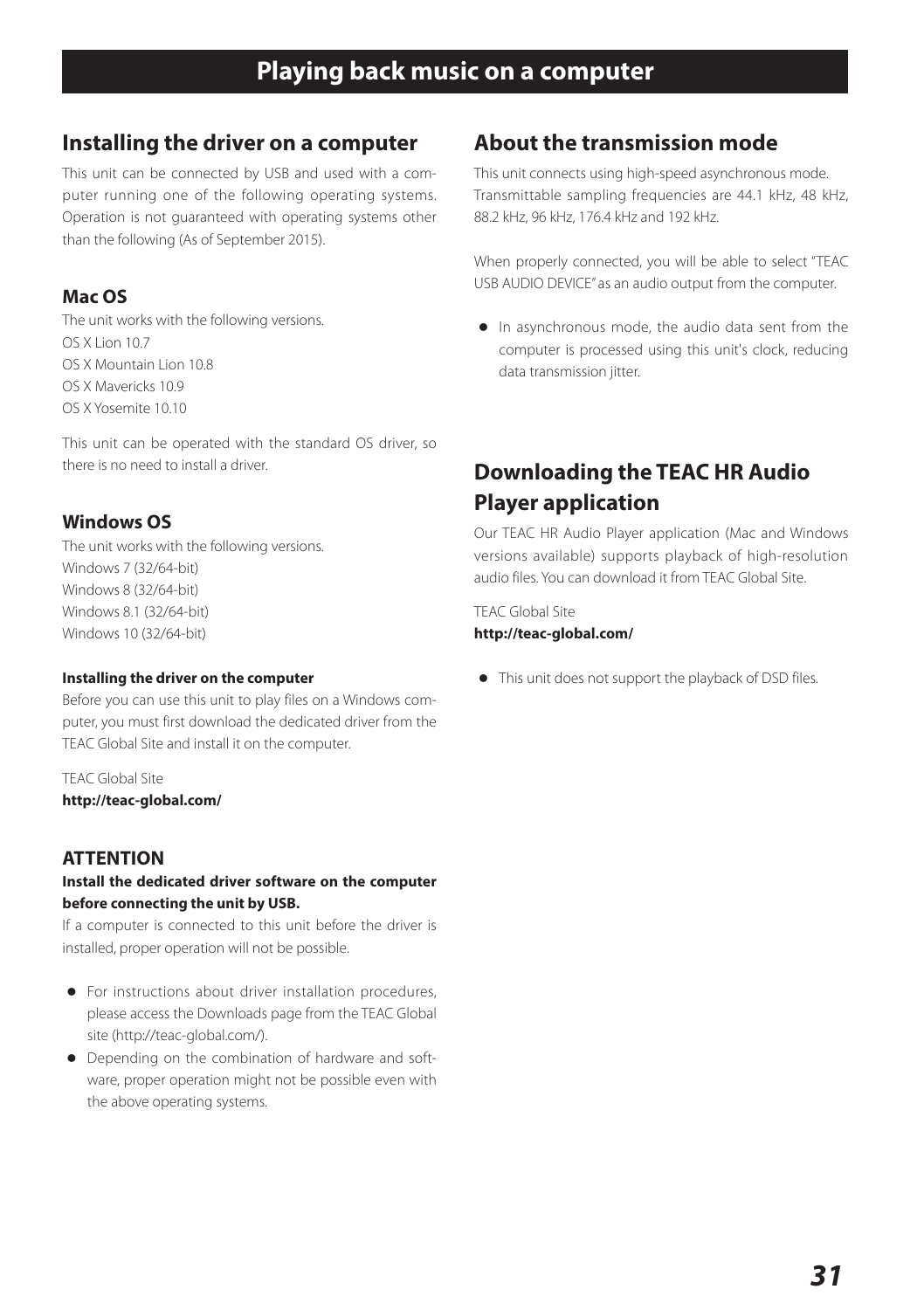### **Playing back music on a computer (continued)**

### **Playing back audio files from a computer**



### **1** Connect this unit to the computer using a USB cable.

- o To use a Windows computer, you must install the dedicated driver beforehand (page 31).
- o No driver is necessary when using a Mac computer.
- o Use a USB cable with a connector that matches that of this unit.

### 2 **Turn the computer on.**

- o Confirm that the computer has started up correctly.
- **Press the STANDBY/ON (** $\diamond$ /|) button to turn the unit **on.**
- 4 **Turn the SOURCE knob to select USB.**

### 5 **Start playback of an audio file on the computer.**

If you can adjust the volume from the computer, set it to its maximum level and use this unit's VOLUME knob to adjust the level for the best audio quality.

o If you are using the TEAC HR Audio Player Application, the volume cannot be adjusted from the computer.

Turn this unit's VOLUME knob to MIN before starting playback. Then, gradually turn it up.





- $\bullet$  The computer and this unit cannot control each other.
- o Do not do any of the following when playing back an audio file via USB. Doing so could cause the computer to malfunction. Always quit the music playback software before doing any of the following.
	- Disconnect the USB cable Put the unit into standby Change the playback source
- 
- o When playing back an audio file via USB, computer operation sounds will also be output. If you do not want these sounds to be output, make appropriate settings on the computer to turn them off.
- o If you connect this unit with the computer or you set the playback source to USB after starting music playback software, music files might not play back properly. If this occurs, restart the music playback software or restart the computer.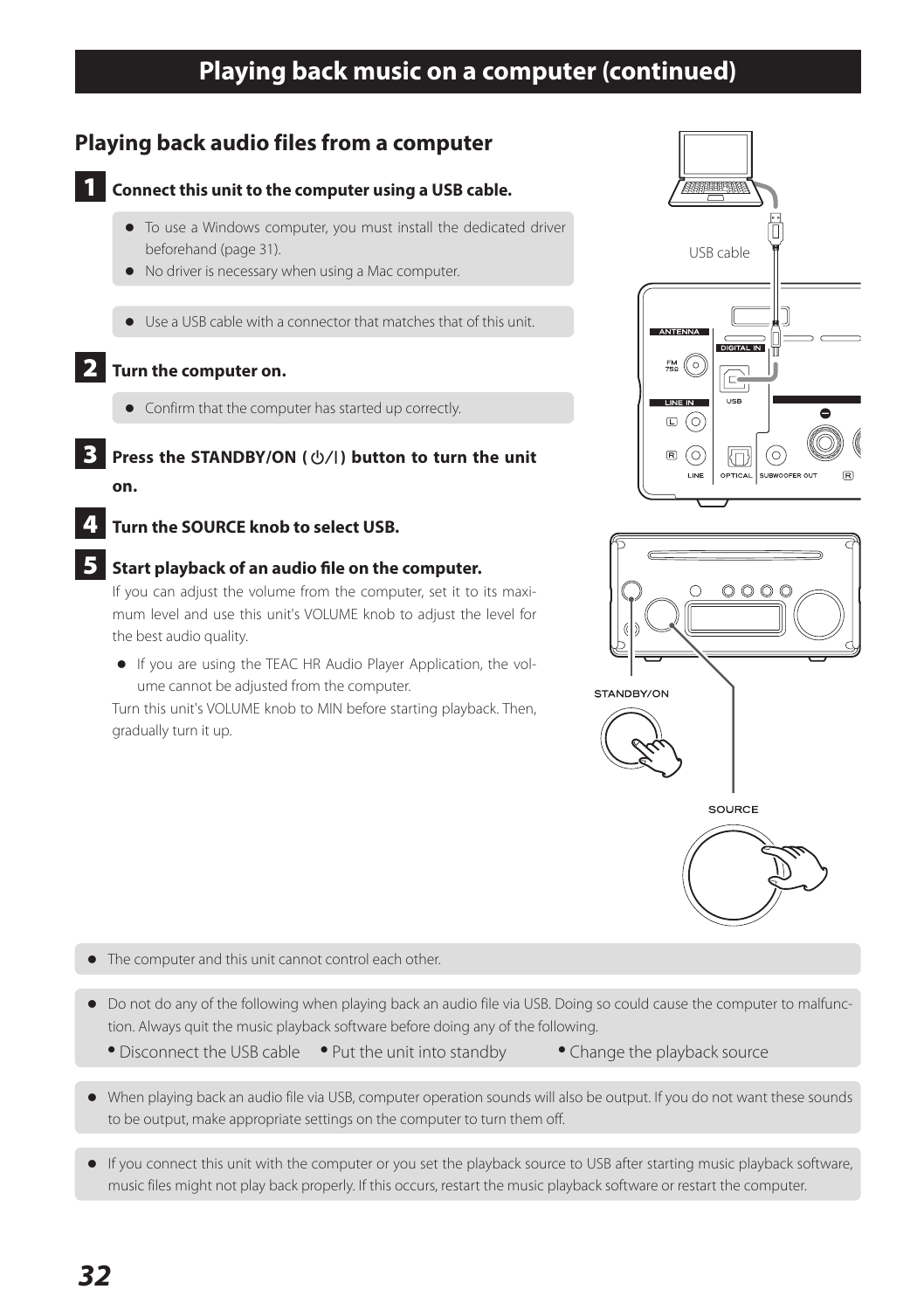### <span id="page-32-0"></span>**Bluetooth notes**

When using this unit with a mobile phone or other Bluetooth devices, they should be no more than about 10 m (33 ft) apart. Depending on the circumstances of use, however, the effective transmission distance might be shorter.

Wireless communication with every device that supports Bluetooth wireless technology is not guaranteed.

To determine the compatibility between this unit and another device that supports Bluetooth wireless technology, refer to that device's operation manual or contact the shop where you purchased it.

### 1 **Turn the SOURCE knob to select Bluetooth.**



### 2 **Pair or connect with another Bluetooth device.**

#### **Pairing with another Bluetooth device**

Pairing this unit with another Bluetooth device is necessary the first time you connect with that Bluetooth device.

If no paired Bluetooth device is found, this unit will become ready to pair with another device. When this unit is ready to pair, its Bluetooth indicator blinks.

When this unit's Bluetooth indicator is blinking, conduct pairing using the other Bluetooth device.

For details, refer to the operation manual of that Bluetooth device.

When pairing with a Bluetooth device that supports aptX® or AAC, it will automatically connect using aptX or AAC.

#### **Connecting with an already paired Bluetooth device**

When the playback source of this unit is set to Bluetooth and the other Bluetooth device is on, the Bluetooth function will be enabled and they should connect automatically.

If they do not connect automatically, connect them manually.

- o If a request for a passcode appears on the screen of the Bluetooth device, enter "0000" (four zeros).
- o When this unit and the other Bluetooth device are connected, the Bluetooth indicator stops blinking and stays lit.
- o When pairing or connecting with another Bluetooth device, they should be within a few meters of each other. If they are too far apart, pairing and connection afterwards might become impossible.
- o When Bluetooth is selected as the playback source for this unit, the Bluetooth device that was last connected to it will automatically be connected again. If you want to connect with a different Bluetooth device, conduct pairing with that device.
- o This unit will store information for up to eight pairable devices. If more than eight devices are paired, the oldest pairing information will be deleted and the new pairing information will be added.

### $\wedge$  **ATTENTION**

Even when this unit or the other Bluetooth device is ready to connect, if the Bluetooth indicator on this unit continues to blink for 10 minutes, it will automatically enter standby mode. To use this unit, you must turn it on again.

If the indicator continues blinking for a long time, restart both this unit and the other Bluetooth device and then reconnect them.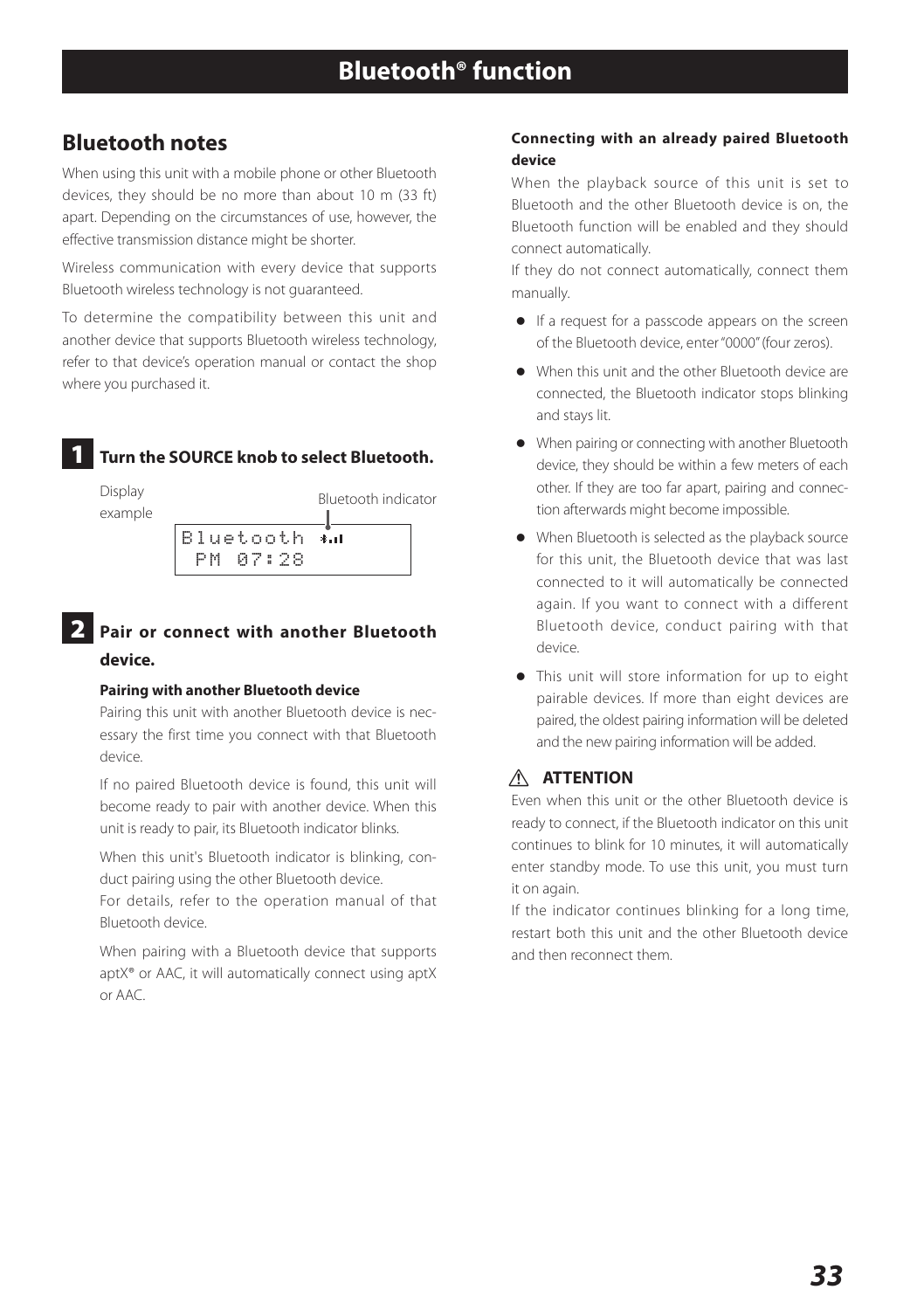### <span id="page-33-0"></span>3 **Start playback on the other Bluetooth device.**

- o Confirm that the volume is turned up on the other Bluetooth device. If you do not turn up the volume on the playback device, no sound might be output from this unit.
- o Depending on the connected Bluetooth device, you might not be able to adjust the volume. For details, refer to the operation manual of that Bluetooth device.

### **Warning about Bluetooth device**

### **operation**

You can use the following buttons on the main unit or the remote control to control a connected Bluetooth device.

Play/pause ( $\blacktriangleright$  /III) button  $\sin(\mathbf{H} \cdot \mathbf{A})$  buttons

o Depending on the Bluetooth device being used, it might not respond to remote control operations and actual operations could differ.

1 **Press the MENU button.**

**2** Use the direction ( $\langle$ / $\rangle$ ) buttons to change **the setting item and press the SELECT button.**

| Display |           |  |
|---------|-----------|--|
| example | Menu      |  |
|         | Set clock |  |

Press the  $\geq$  button to cycle through the following items.

| 1.Set clock   |  |
|---------------|--|
| 2.CD setting  |  |
|               |  |
| 3.APS setting |  |
|               |  |
| 4.FA. Reset   |  |

Press the  $\zeta$  button to cycle through these items in reverse order.

 $3$  Use the direction ( $\land$ / $\lor$ ) buttons to **change the setting, and press the SELECT button to confirm the change.**

Display

example Current Time 12H/24H

The selected item blinks.

o When there are multiple settings, press the SELECT button to show the next setting.

Repeat procedures  $2 - 3$  to set other items as necessary.

o Press the MENU button instead to cancel the setting change.

4 **Press the MENU button to complete making settings.**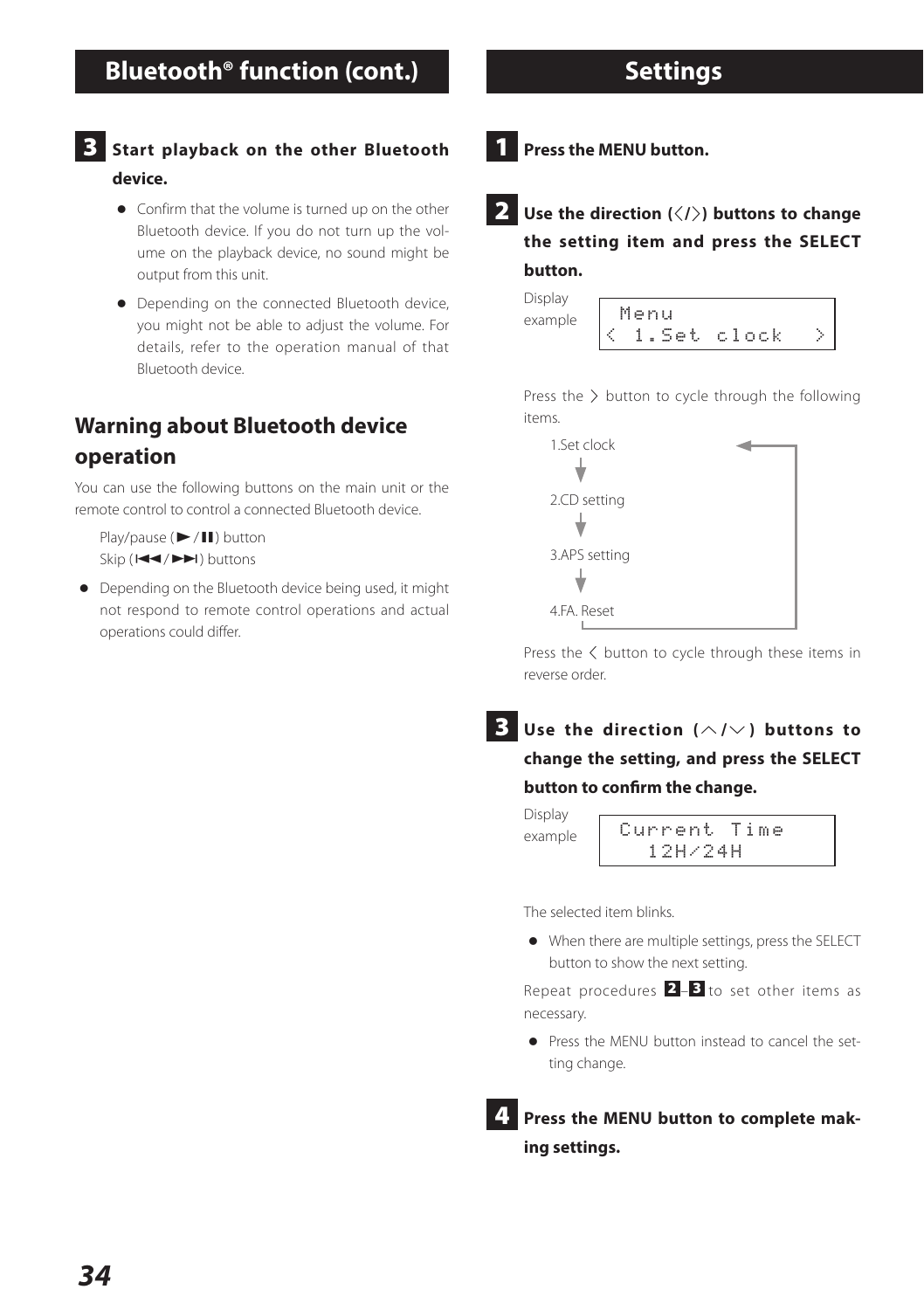### **Set clock (time settings)**

Set the clock in the following manner.

#### **Current Time (time display)**

Select 12-hour or 24-hour display.

Display

example Current Time 12H/24H

#### **Current Time (time shown)**

Set the current time in order of hours and minutes.

Display

| Luspiay<br>example | Current Time |  |  |
|--------------------|--------------|--|--|
|                    | PM 11:45     |  |  |

- **1** Use the direction ( $\land$ / $\lor$ ) buttons to select **"12h" or "24h", and press the SELECT button.**
- **2** Use the direction ( $\wedge$ / $\vee$ ) buttons to input **the hour, and press the SELECT button.**
- 3 **Use the direction (**k**/**j**) buttons to input the minute, and press the SELECT button.**

This completes setting the time.

### **CD setting**

#### **CD Auto Start**

o This is set to OFF when shipped new from the factory.

OFF: CD will not automatically play when loaded. ON: CD will automatically play when loaded.

Display

example | CD Auto Start OFF

## **APS (automatic power saving) setting**

Display example

| Menu |      |     |  |  |  |
|------|------|-----|--|--|--|
|      | ops. | NEE |  |  |  |

o When shipped new from the factory, the automatic power saving function is set to OFF in models for the US and Canada and ON in models for Europe.

OFF: The automatic power saving function is disabled. ON: The automatic power saving function is enabled.

### **FA. Reset (restoring default settings)**

Display example

|  |  |  | Factory Reset |  |  |  |  |
|--|--|--|---------------|--|--|--|--|
|  |  |  | пк 2.         |  |  |  |  |

When "OK?" appears, press the SELECT button to restore settings to their factory default values.

The unit will enter standby after settings are restored.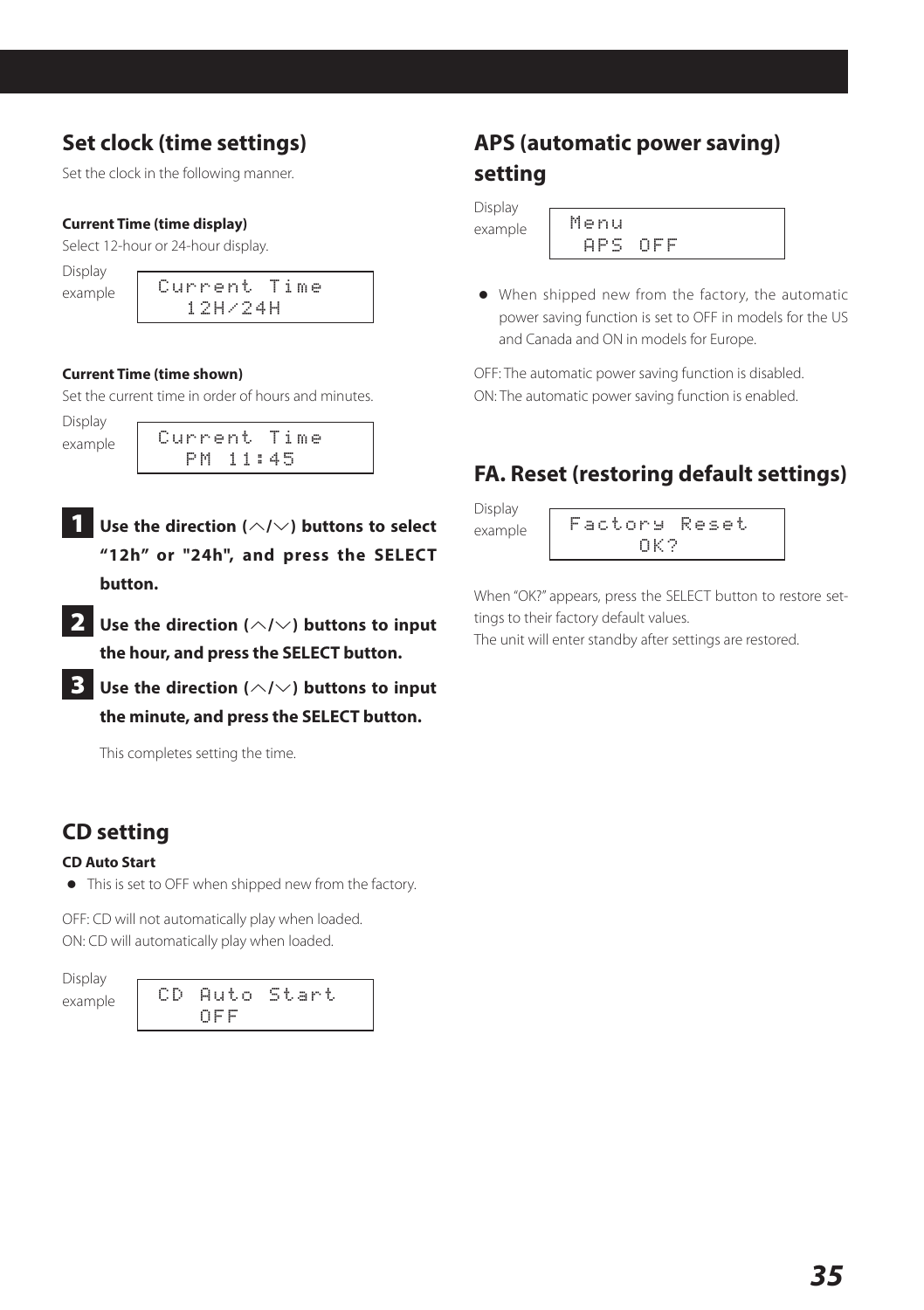## **Message list**

### <span id="page-35-0"></span>**Operation messages**

| l No Disc | No disc has been loaded. |
|-----------|--------------------------|
| Reading   | A disc is being read.    |
| EJECT     | A disc is being ejected. |

| No Signal       | The USB/OPTICAL input is not receiving an input signal.                                           |
|-----------------|---------------------------------------------------------------------------------------------------|
| Connected       | The USB input is connected to a computer.                                                         |
| $Fs:***kHz$     | This shows the sampling frequency (Fs) of the track playing through the USB or OPTICAL input.     |
| AUTO POWER SAVE | This appears 30 seconds before the automatic power saving function puts the unit into<br>standby. |

### **Error messages**

| Disc Error  | The loaded disc has a scratch or other defect or it does not comply with standards.   |
|-------------|---------------------------------------------------------------------------------------|
| Not Support | Playback of the loaded disc is not supported.                                         |
| OVER LOAD   | A problem occurred with speaker output. Turn off the power and check the connections. |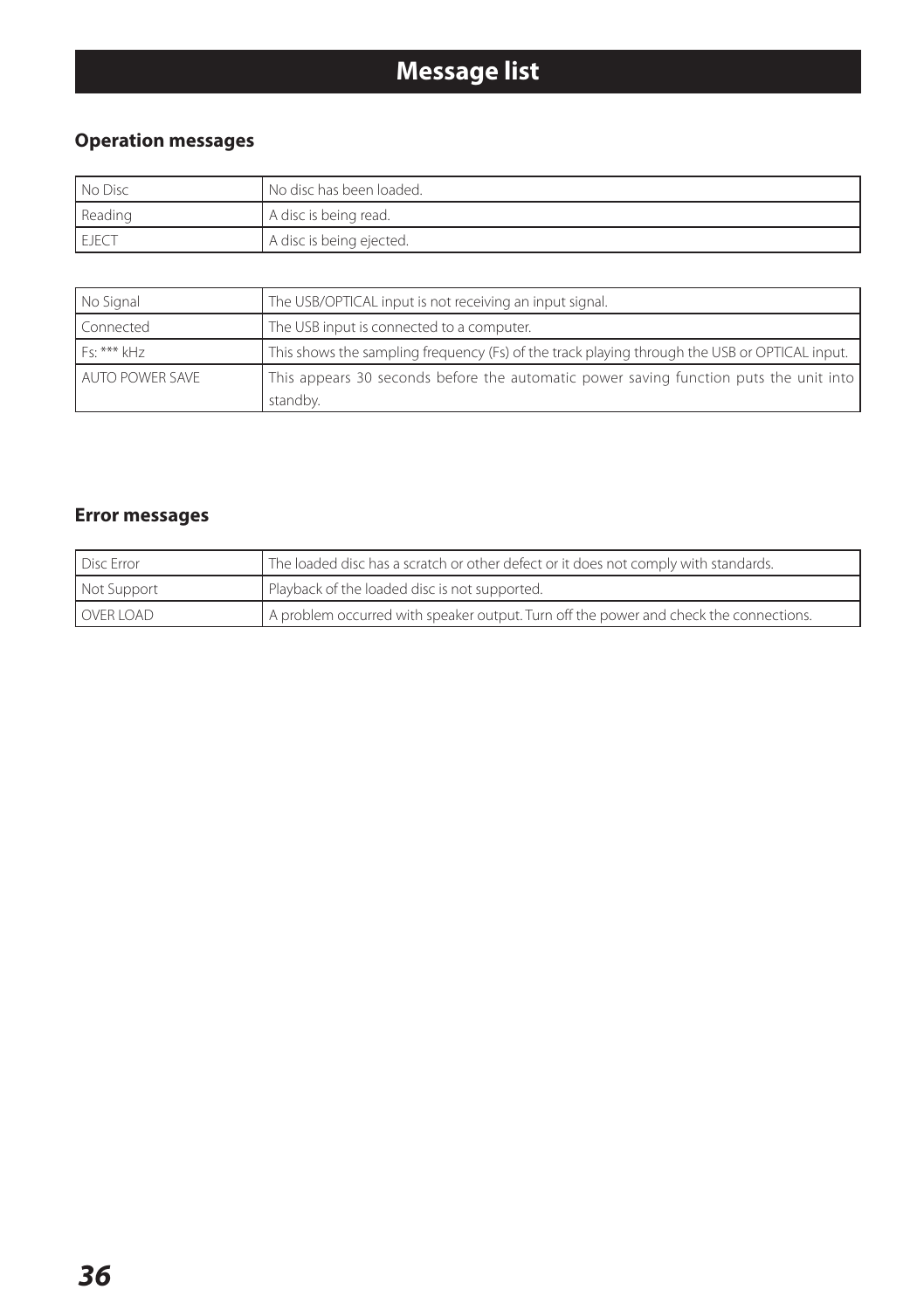### <span id="page-36-0"></span>**General**

### **The unit does not turn on.**

### **(The power switch LED does not light.)**

- $\rightarrow$  Check that the power cord is completely plugged into the power outlet. If the outlet is switched, confirm that the switch is in the ON position.
- $\rightarrow$  Connect a different electrical device to the outlet to confirm that it is supplying power.

#### **Remote control does not work.**

- $\rightarrow$  Point the remote control at the front panel of the unit from a distance of less than about 5 m (16 ft).
- $\rightarrow$  The remote control will not work if there is an obstruction between it and the main unit. In this case, try changing the position.
- $\rightarrow$  If the batteries are exhausted, replace both of them with new ones.

#### **A television set or another device operates in error.**

 $\rightarrow$  Some televisions that are able to receive signals from wireless remote controls might be operated in error by this unit's remote control. If this should occur, use the main unit's buttons.

#### **No sound is output or very little sound is output.**

- $\rightarrow$  Confirm connections with the amplifier and speakers.
- $\rightarrow$  Confirm connections with other devices.

#### **There is noise.**

 $\rightarrow$  Place the unit as far away as possible from TVs, microwave ovens and other devices that have strong magnetism.

### **Radio**

### **A station cannot be received. The reception is poor.**

- $\rightarrow$  Select a broadcast station.
- $\rightarrow$  If reception is poor, try repositioning the antenna.
- $\rightarrow$  If a TV is near the unit, turn the TV off.

### **Stereo broadcasts become mono.**

e Press the remote control MODE button to select stereo.

### **CD Player**

### **Playback is not possible.**

- $\rightarrow$  If the disc is upside down, reload it with the labeled side up.
- $\rightarrow$  If the disc is dirty, wipe it clean.
- $\rightarrow$  Depending on the quality and recording conditions of the disc, some CD-R/CD-RW discs cannot be played back.
- → CD-R/CD-RW discs that have not been finalized cannot be played back.

### **The sound skips.**

- $\rightarrow$  Vibrations can cause the sound to skip. Install this unit in a stable location.
- $\rightarrow$  If the disc is dirty, wipe it clean.
- $\rightarrow$  Do not use discs that are scratched or cracked.

### **MP3 and WMA files**

### **Playback is not possible.**

- $\rightarrow$  Check the file extension. Files are recognized by their extensions: "mp3" for MP3 files and "wma" for WMA files.
- $\rightarrow$  The MP3/WMA file might be damaged.
- $\rightarrow$  Check the file format. This unit can play MP3 and WAV files (page 38)

### **The names of tracks, artists and albums are not shown.**

 $\rightarrow$  There is no ID3 tag information for the music file. Use a computer, for example, to prepare MP3/WMA files with corrected ID3 tag information. ID3 tags cannot be used with WAV files.

### **Some characters are not shown correctly.**

 $\rightarrow$  If the file information uses Japanese, Chinese or other double-byte characters, playback is possible but the name will not be shown correctly.

Since this unit uses a microcontroller, external noise and other interference can cause the unit to malfunction. If this occurs, unplug the power cord, wait for a while, and then turn the power back on to restart operations.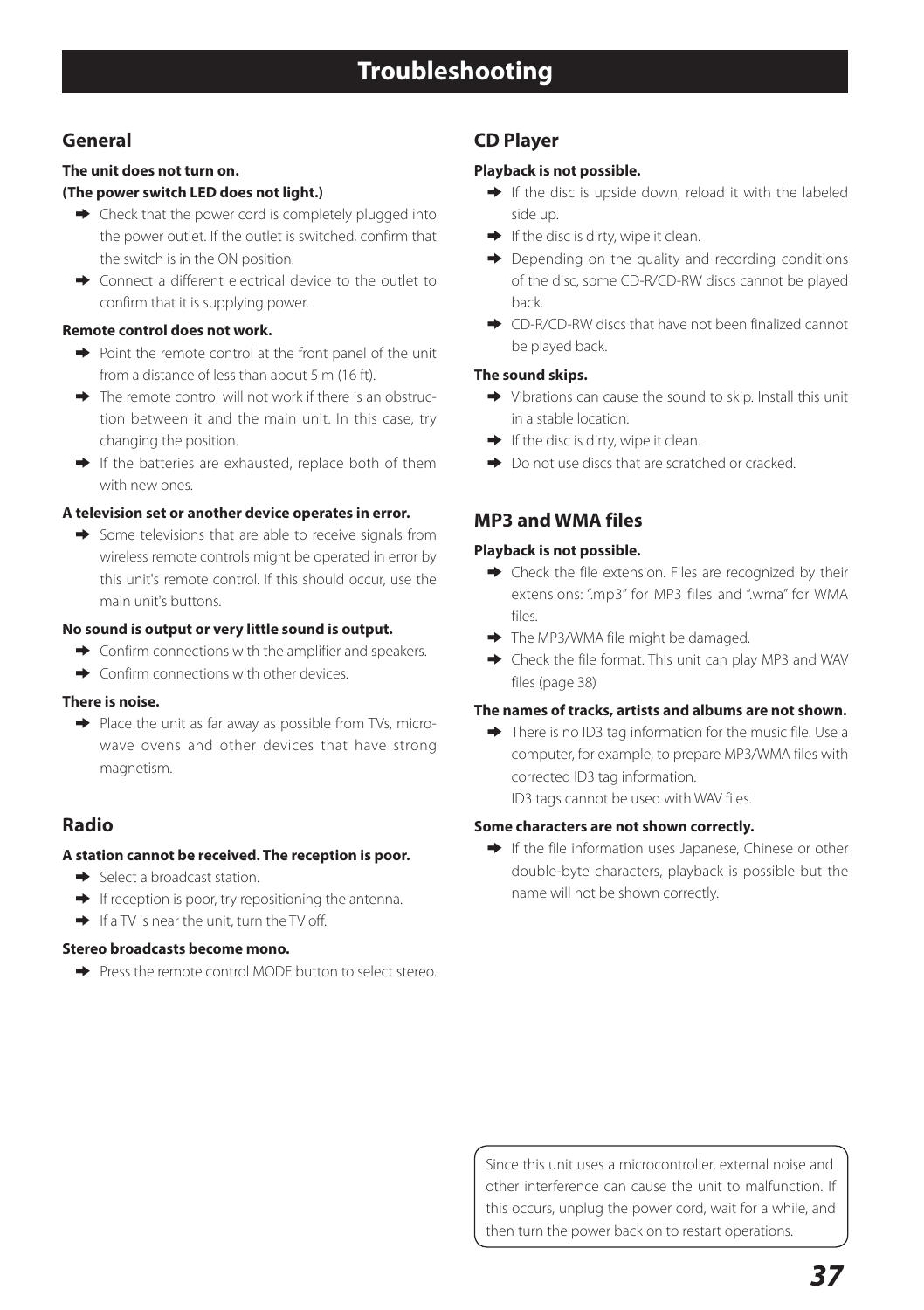### <span id="page-37-0"></span>**CD Player**

|                                                  | Only 12cm discs can be used                                       |
|--------------------------------------------------|-------------------------------------------------------------------|
| Format  ISO9660 LEVEL 1/2/JOLIET                 |                                                                   |
| Maximum number of files  250 (including folders) |                                                                   |
|                                                  |                                                                   |
| Playable audio formats                           |                                                                   |
| MP3                                              |                                                                   |
|                                                  | Bit rate  32 kbps - 320 kbps or VBR                               |
| Sampling frequency                               |                                                                   |
|                                                  | 16 kHz, 22.05 kHz, 24 kHz, 32 kHz, 44.1 kHz, 48 kHz               |
|                                                  | Supported standards MPEG-1/2 Audio Layer-3                        |
| <b>WMA</b>                                       |                                                                   |
|                                                  |                                                                   |
|                                                  | Bit rate  32 kbps - 320 kbps or VBR                               |
| Sampling frequency                               |                                                                   |
|                                                  | 8 kHz, 11.025 kHz, 16 kHz, 22.05 kHz, 32 kHz,<br>44.1 kHz, 48 kHz |
|                                                  |                                                                   |

### **Digital audio input**

|  |  | Supported sampling frequencies (PCM) |  |
|--|--|--------------------------------------|--|
|--|--|--------------------------------------|--|

|  |  | 44.1 kHz, 48 kHz, 88.2 kHz, 96 kHz, 176.4 kHz, 192 kHz |
|--|--|--------------------------------------------------------|
|  |  |                                                        |

### **Bluetooth**

### **Amplifier Section**

|                       | Maximum output 26 W + 26 W (JEITA 10%, 1 kHz, 4 $\Omega$ )              |
|-----------------------|-------------------------------------------------------------------------|
|                       | Rated output  20 W + 20 W (JEITA 1%, 1 kHz, 4 $\Omega$ )                |
|                       | Total harmonic distortion  0.08% (1 kHz, 4 $\Omega$ , 1 W)              |
| Signal-to-noise ratio |                                                                         |
|                       |                                                                         |
|                       | (IHF-A/LPF 20kHz/1kHz, 2V input)                                        |
|                       | Frequency Response $\ldots \ldots \ldots \ldots 20$ Hz - 45 kHz (-5 dB) |

### **General**

| Power supply                                                              |
|---------------------------------------------------------------------------|
| Model for Europe AC 220-240 V (50 Hz)                                     |
| Model for USA/Canada  AC 120 V (60 Hz)                                    |
|                                                                           |
| <b>External dimensions</b>                                                |
| $182 \times 93 \times 221$ mm (7 $1/4$ " $\times$ 3 3/4" $\times$ 8 3/4") |
| $(W \times H \times D)$ , including protrusions)                          |
|                                                                           |
|                                                                           |
| Operating humidity  5% to 85% (no condensation)                           |
| Storage temperature  - 20°C to +55°C                                      |

### **Included accessories**

Power cord × 1 Remote control (RC-1324)  $\times$  1 Batteries for remote control (AAA)  $\times$  2 Basic FM antenna × 1 Owner's manual × 1 Warranty card  $\times$  1 (for users in the USA and Canada only)

### **Headphones output**

| Rated output  80 mW + 80mW (32 $\Omega$ , 1 kHz) |  |
|--------------------------------------------------|--|
|                                                  |  |

### **Tuner**

Frequency range

FM. . 87.5 MHz to 108.0 MHz

- o In order to improve the product, specifications and appearance could be changed at any time without warning.
- o Weight and dimensions are approximate.
- o Illustrations in this manual might differ in part from the actual product.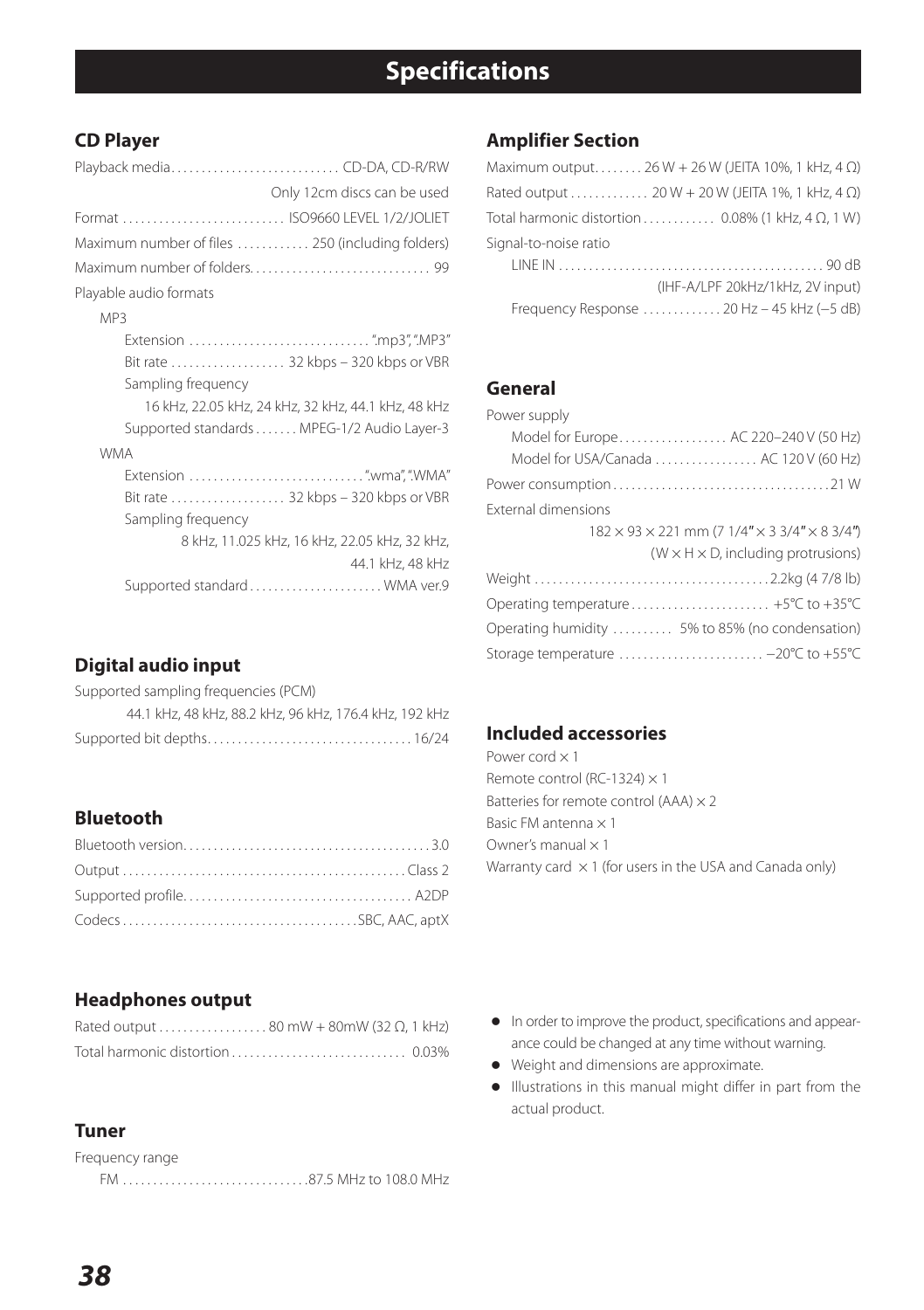## **WARRANTY/GARANTIE/GARANTÍA/GARANTIE/GARANZIA/ GARANTIE/GARANTI**

### **Europe/Europa**

This product is subject to the legal warranty regulations of the country of purchase. In case of a defect or a problem, please contact the dealer where you bought the product.

Ce produit est sujet aux réglementations concernant la garantie légale dans le pays d'achat. En cas de défaut ou de problème, veuillez contacter le revendeur chez qui vous avez acheté le produit.

Las condiciones de garantía de este aparato están sujetas a las disposiciones legales sobre garantía del país en el que ha sido adquirido. En caso de garantía, debe dirigirse al establecimiento donde adquirió el aparato.

Dieses Gerät unterliegt den gesetzlichen Gewährleistungsbestimmungen des Landes, in dem es erworben wurde. Bitte wenden Sie sich im Gewährleistungsfall an den Händler, bei dem sie das Gerät erworben haben.

Questo apparecchio è conforme alle norme sulla garanzia vigenti nel rispettivo Paese in cui esso è stato acquistato. Si prega di rivolgersi al proprio commerciante, presso il quale è stato acquistato l'apparecchio, nel caso in cui si voglia richiedere una prestazione in garanzia.

Dit product valt onder de wettelijke garantievoorschriften van het land waar het is aangeschaft. Neem bij een defect of probleem contact op met de leverancier waar u het product heeft gekocht.

För denna produkt gäller det lagliga garantiregleringar av landet där köpet gjordes. Vid fel eller problem kontakta vänligen återförsäljaren, där du köpte produkten.

### **In countries/regions other than the USA, Canada and Europe**

This warranty gives you specific legal rights, and you may also have other rights that vary by country, state or province.

If you have a warranty claim or request, please contact the dealer where you bought the product.

该保证书赋予了顾客特定的合法权利,并且因国 家,州或省等地域的不同,顾客可能拥有其他权 利。如需申请或要求保修,请与购买本产品的销售 店进行联系。